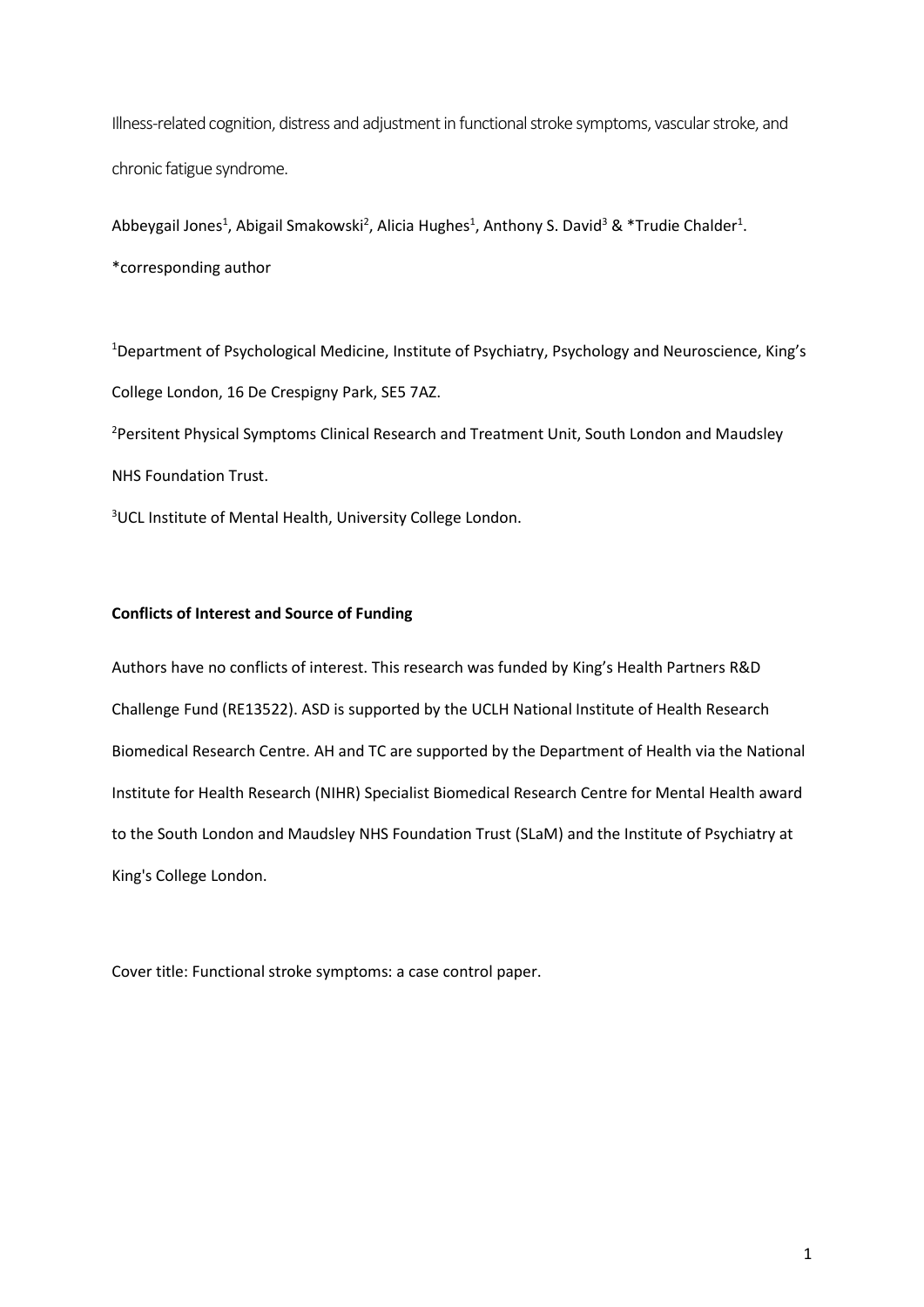#### **ABSTRACT**

**Background**: High rates of psychological distress are reported in functional conditions and vascular stroke but there is limited understanding of how patients with functional neurological symptoms in stroke settings respond to symptoms.

**Aims**: This study compared patients with functional stroke symptoms to those with vascular stroke and chronic fatigue syndrome (CFS).

**Methods**: A prospective cohort of fifty-six patients with functional stroke symptoms were age-sex matched to patients with vascular stroke and CFS. Analysis of variance compared groups on cognitive and behavioural responses to symptoms, psychological distress and functioning. Sensitivity analyses controlled for known confounders. The proportions of clinical anxiety and depression were compared between groups.

**Results**: The functional stroke symptom group had a higher proportion of clinical anxiety cases compared to the CFS group, and a higher proportion of clinical depression cases compared to the vascular stroke group. Patients with functional stroke symptoms reported the highest rate of 'damage beliefs' and 'all-or-nothing' behaviours and greater symptom focussing and resting behaviour than patients with vascular stroke.

**Limitations**: Larger cohorts and a longitudinal design would strengthen study findings. **Conclusion**: Compared to patients with vascular stroke or CFS, patients with functional stroke symptoms show a somewhat distinct profile of illness-related beliefs, behaviours, and cognitions, as well as higher rates of clinical anxiety . Understanding such group differences provides some insights into aetiology and cognitive-behavioural responses. Appropriate support and referrals should be available to patients with functional stroke symptoms to address distress and reduce likelihood of severe impairment.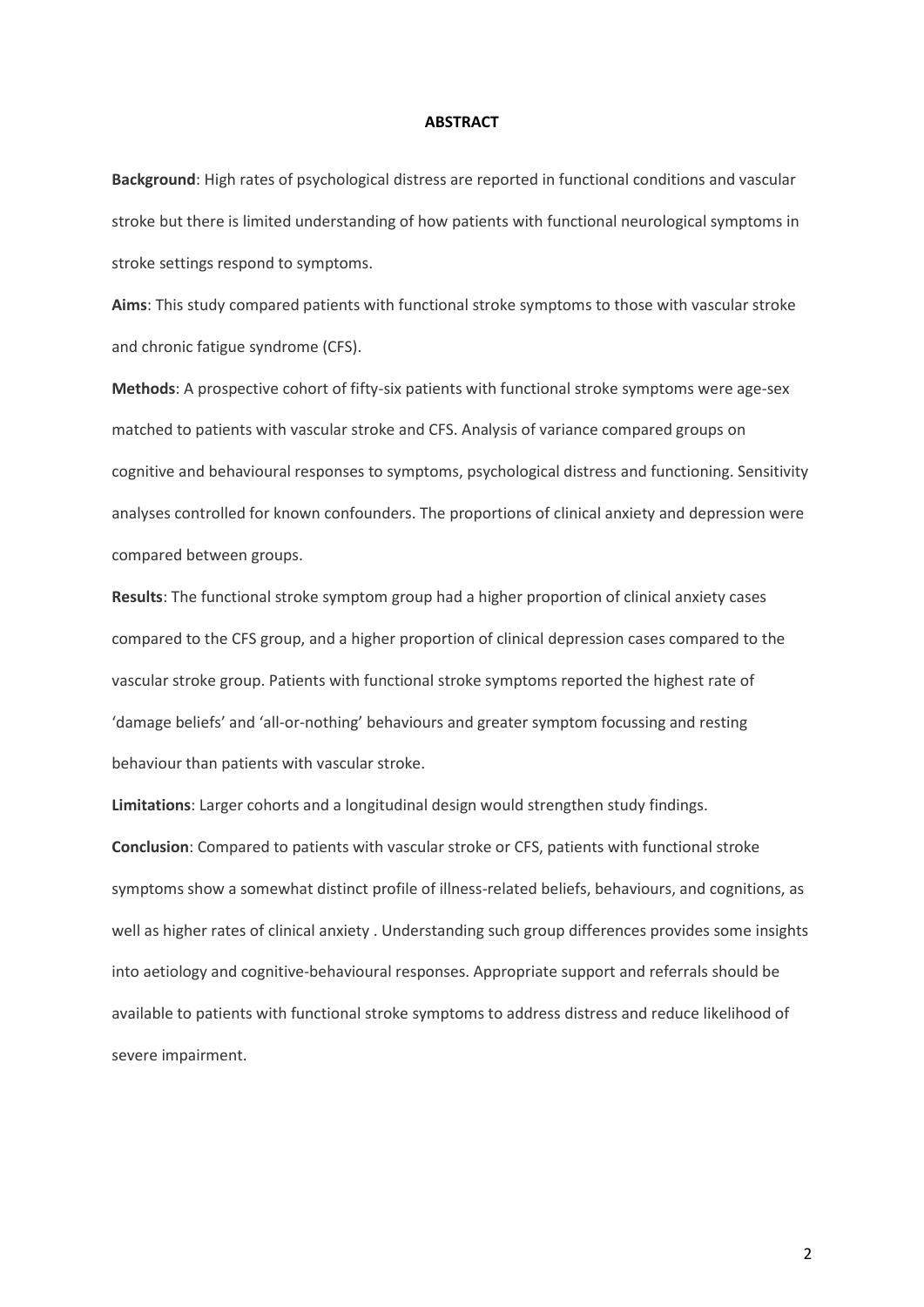**Keywords**: functional neurological conditions, stroke, case-control, cognition, psychology.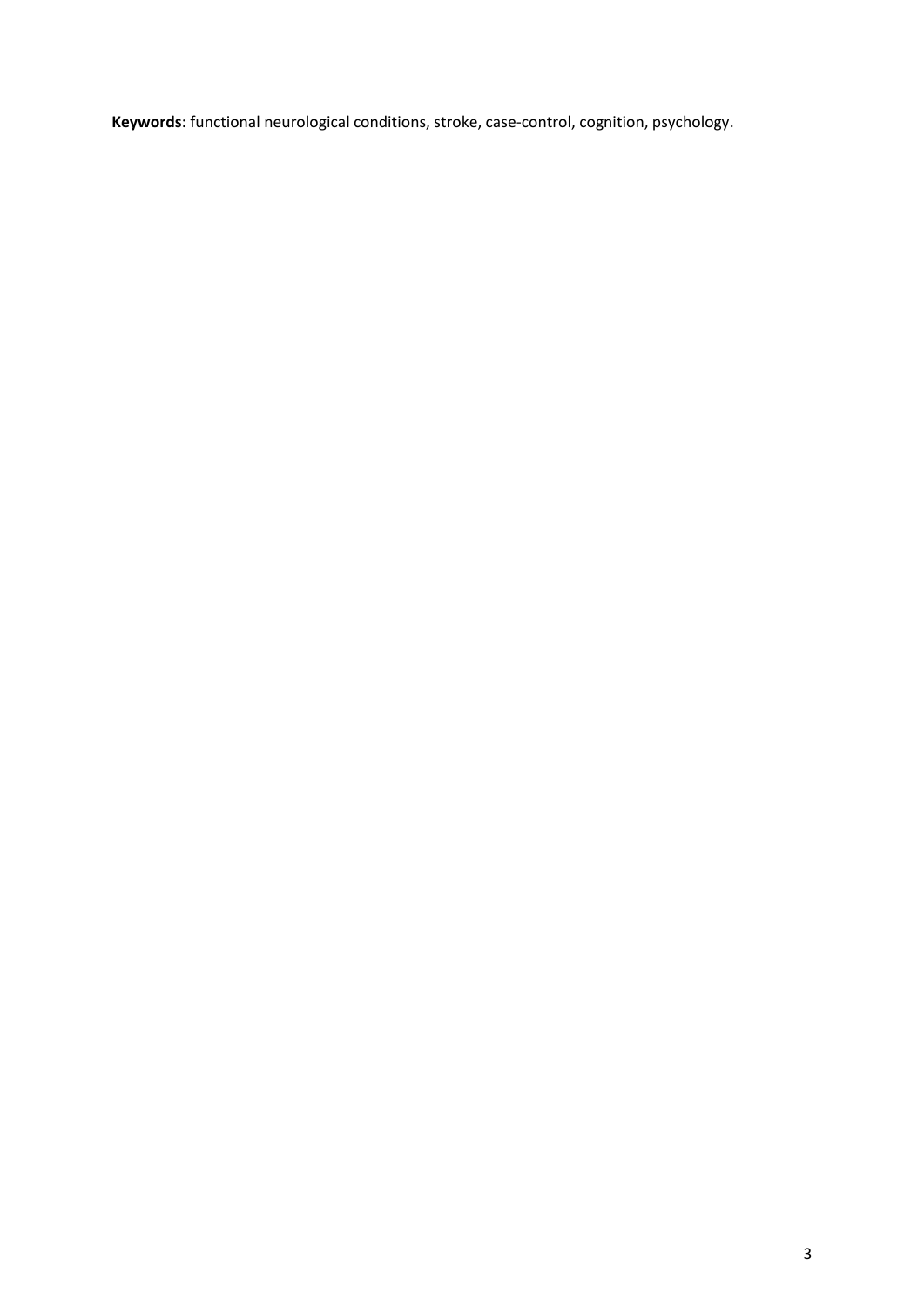#### **INTRODUCTION**

Functional neurological symptoms (FNS) can be identified as apparently involuntary motor, sensory or cognitive symptoms, inconsistent with normal neurological functioning and unexplainable by recognised disease mechanisms (Stone, 2014). FNS are an established and common presentation in neurology outpatient clinics (Nimmuan et al., 2001). However, there is also evidence that a proportion of patients presenting to acute neurology settings (i.e. stroke services) have FNS, with no accompanying organic brain pathology. Some of these patients will meet criteria DSM-5 diagnostic criteria for Functional Neurological Symptom Disorder (DSM-5 300.11) or an ICD-11 criteria for Dissociative neurological symptom disorder (6B60), though it is likely they may not receive these diagnoses in UK stroke settings. Although FNS can occur in the context of organic symptoms (Factor et al., 1995), the incidence of comorbidity with vascular stroke has not been established. A large retrospective study reported approximately 8% patients in hyperacute stroke services had FNS (Gargalas et al., 2015) and meta-analyses have estimated 15% of 'stroke mimics' have FNS (Jones, O'Connell, & David, 2019). Despite increasing evidence for effective treatment approaches (Espay, 2018; Nicholson & 2020), services for FNS are generally limited, with many patients experiencing substantial delays receiving diagnoses and treatment (Herzog et al., 2018). In stroke settings, there is no clear onward referral pathway for patients with functional symptoms. It is not known how patients with functional stroke-like symptoms compare to patients with vascular stroke alone, or patients experiencing other functional or 'medically unexplained' conditions, in their levels of distress, disability, or response to symptoms. Establishing differences between these groups is important to increase understanding of functional presentations in stroke settings and improve decision making around best care pathways.

#### **Cognitive and behavioural response to symptoms**

Biases in illness-related cognitions and behaviours are central to the current understanding of functional symptom onset and maintenance (Deary et al., 2007; Henningsen et al., 2018; Jones, O'Connell, David, et al., 2019). Models of functional motor symptoms suggest that introspective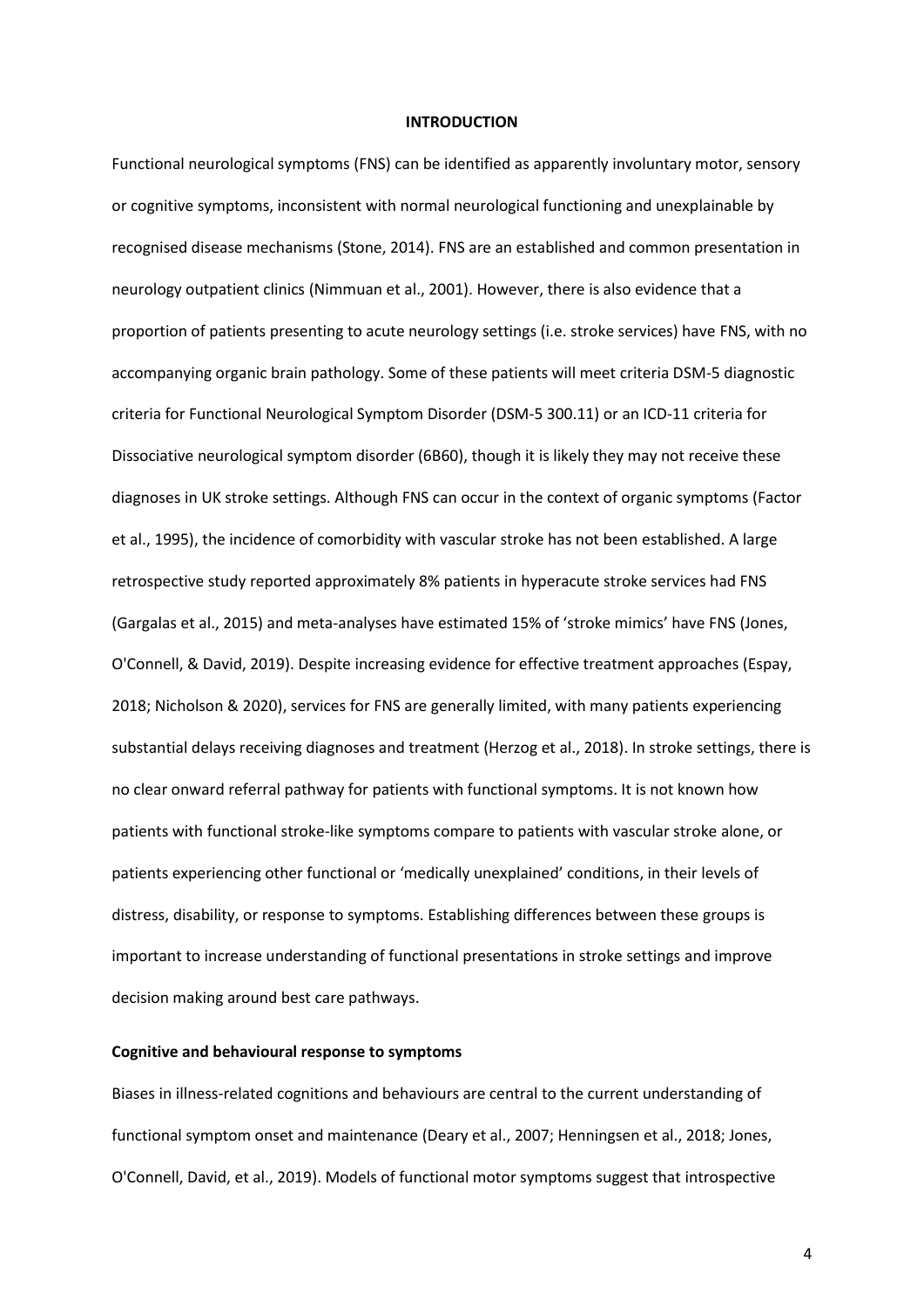attention biases, symptom expectations and a low sense of personal agency are key to symptom maintenance (Jones, O'Connell, David, et al., 2019). Similar biases are described in other 'medically unexplained' syndromes such as chronic fatigue syndrome (CFS) (Deary et al., 2007). Health behaviours, such as help-seeking and resting, can negatively impact symptom reduction and recovery (Fobian & Elliott, 2018; Moss-Morris et al., 2018). Determining the cognitive and behavioural patterns in functional stroke-like symptoms could indicate treatment targets and provide a rationale for a clear care pathway.

Stroke survivors report negative perceptions of the duration and impact of post-stroke symptoms but rate their understanding of symptoms and the helpfulness of treatment more positively (Groeneveld et al., 2019). Nevertheless, negative illness-related beliefs are associated with worse mood, while perceptions of personal control are associated with better recovery from stroke (Aujla et al., 2018; Johnston et al., 1999).

Compared to patients with 'organic' neurological diagnoses, patients with FNS express more negative illness-related cognitions, specifically reporting lower levels of personal control (Binzer, 1997) and are less likely to link symptoms with life events/stress (Stone et al., 2010). Additionally, reluctance from clinicians to discuss functional symptoms (Monzoni et al., 2011) can leave patients with low levels of understanding and little hope of recovery (Gelauff et al., 2014; Nettleton et al., 2004). Whether such differences exist between patients with functional versus vascular presentations in stroke settings is unknown.

# **Psychological distress**

Stroke survivors experience high levels of psychological distress linked to significant cognitive, motor and language disabilities. Meta-analyses report rates of 9.3% for any anxiety and 33.5% for depressive disorder in stroke survivors across settings (Mitchell et al., 2017). Consequently, there is increased access to psychological treatments available to vascular stroke patients (Gillham & Clark, 2011). Given that functional stroke symptoms can be as physically disabling as vascular stroke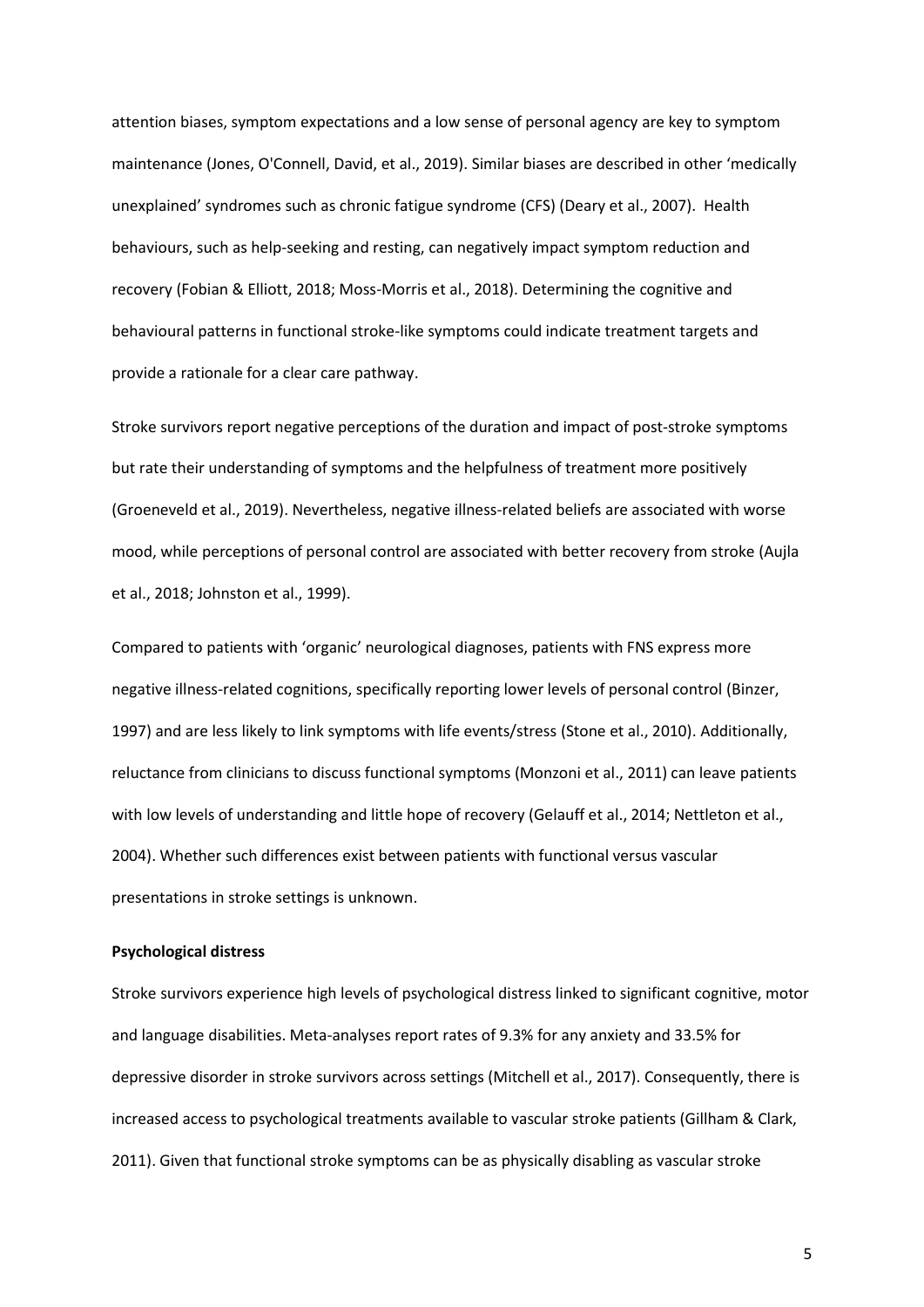symptoms, levels of distress may be comparable across these patient groups. Depressive or anxiety disorders have been associated with worse physical and social functioning in patients with functional motor symptoms compared to those with organic motor disorders, even when levels of psychiatric symptoms are similar (Stone et al., 2010; van der Hoeven et al., 2015).

# **Aims and rationale**

Given the low accessibility of specialist services for patients with FNS, it is important clinicians draw on research to provide a good understanding of functional stroke symptoms and the best possible care and advice (Dworzynski et al., 2013). This paper compares a consecutive sample of patients with FNS in acute stroke settings (herein referred to as functional stroke symptoms) to a matched group of patients with vascular stroke and a second group of patients with chronic fatigue syndrome (CFS). CFS was chosen as a comparator as, like FNS, it is a contentious, disabling illness often requiring the input of specialist services. Though the similarities between FNS and CFS can be debated, there is recognition that patients with both conditions share subjective symptoms and aetiological factors (Teodoro, 2018; Wessely et al., 1999). Groups were compared on demographic and clinical characteristics, cognitive and behavioural responses to symptoms, levels of psychological distress and health-related functioning.

#### **METHODS**

#### Functional stroke cases

Functional stroke cases were prospectively recruited between 4<sup>th</sup> January-31<sup>st</sup> May 2019 from hyperacute stroke units (HASUs) across four hospital sites in South London and Kent: King's College Hospital, St George's Hospital, St Thomas' Hospital and Princess Royal University Hospital. Cases were identified by stroke clinicians following clinical investigations, examination for positive signs of FNS, and consideration given to any necessary imaging results and patients' medical history. All recruited participants received a diagnosis and explanation of their symptoms from a medical professional prior to being recruited into the study. A thorough and detailed description of data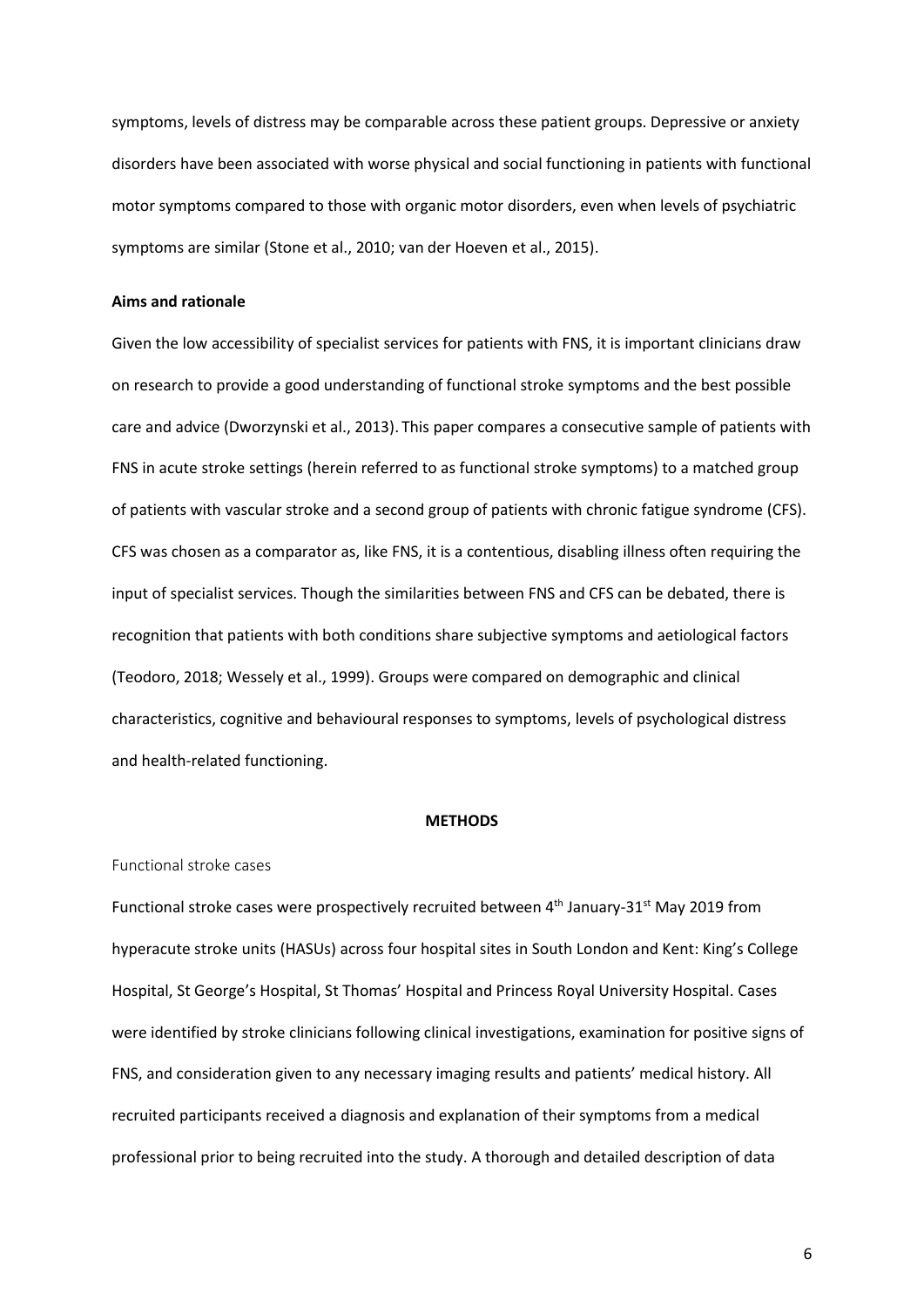collection for this sample can be found elsewhere (Jones et al., 2020). Participants completed measures on the ward within 24 hours of admission or over the phone within a week of referral from a stroke clinician. Patients with FNS and current or previous 'organic' stroke were not excluded as evidence supports the importance of recognising comorbid conditions due to the impact multimorbidity has on patient outcomes (McPhail, 2016). As such, FNS could impact the future symptom burden and healthcare use. The decision was made to recruit participants in the acute phase of symptom onset because the care pathway for these patients is not established. This means that many are not invited to a follow-up clinic or referred on to another service and would therefore be 'lost to follow-up' unless captured shortly after admission.

## Inclusion Criteria:

- a) Admitted to a stroke unit with suspected stroke
- b) No stroke aetiology but possible functional presentation; or stroke aetiology with functional symptoms
- c) Aged ≥18 years
- d) Able to communicate in English

# **Comparison groups**

Two comparison groups were selected by individual case matching. Criteria for case control samples were: i) aged >18 years when recruited ii) completed at least one of the self-report measures.

## Chronic fatigue cases

The first comparison group was patients who experience a different category of functional/'medically-unexplained' symptoms: chronic fatigue syndrome (CFS). The cohort was 406 such patients who attended the Persistent Physical Symptom Research and Treatment Centre, a specialist tertiary service, between January 2013-October 2018. Patients were diagnosed by NICE criteria, which requires fatigue to be present for more than 4 months and all other possible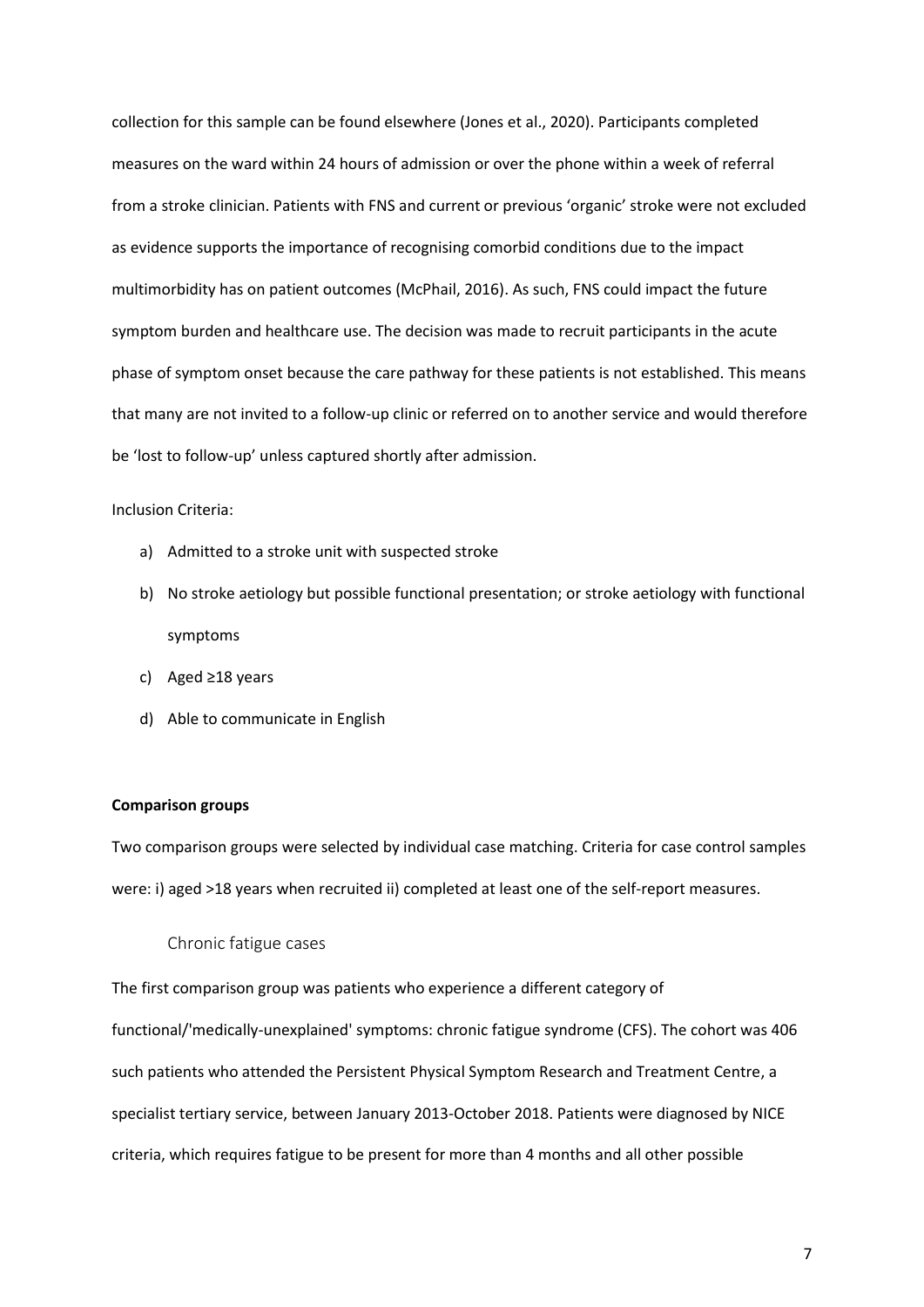diagnoses to be excluded (NICE, 2021). CFS cases completed measures at baseline before treatment commenced.

# Vascular stroke cases

Stroke cases provided a comparison group of patients with 'organic' stroke symptoms. Patients attending neurology clinics for post-stroke follow-ups at King's College London, Royal Berkshire or Sussex Hospital were approached as part of the Trans-diagnostic Approaches to Persistent Physical Symptoms (TAPPS) project, providing a cohort of 68 patients diagnosed with ischemic stroke, haemorrhagic stroke or transient ischemic attack. Measures were completed between January 2017- May 2019.

#### **Measures**

# Demographic and clinical information

Age, sex, ethnicity, educational attainment, occupational and marital status were collected for all participants. Clinical information included duration of symptoms and diagnosis for which the participant was seeking help. Ethnicity and education were dichotomised for inferential analysis due to limited sample sizes. Ethnicity was dichotomised into 'White ethnic background' vs 'Racialised communities'. Education level was divided into 'Education up to 18 years old' vs 'Further education beyond school'.

Cognitive Behavioural Responses Questionnaire – short version (CBRQ) The CBRQ measures responses to symptoms. Eighteen items are rated from 0 (strongly disagree) to 4 (strongly agree), with some reverse scored. There are six subscales consisting of 3 items each: Fear avoidance (e.g. Physical activity makes my symptoms worse), Damage beliefs (e.g. When I experience symptoms my body is telling me that there is something seriously wrong), Embarrassment (e.g. I am embarrassed about my symptoms), Symptom focusing (I think a great deal about my symptoms), All-or-nothing behaviour (I find myself rushing to get things done before I crash) and Resting behaviour (I stay in bed to control my symptoms). The CBRQ has been applied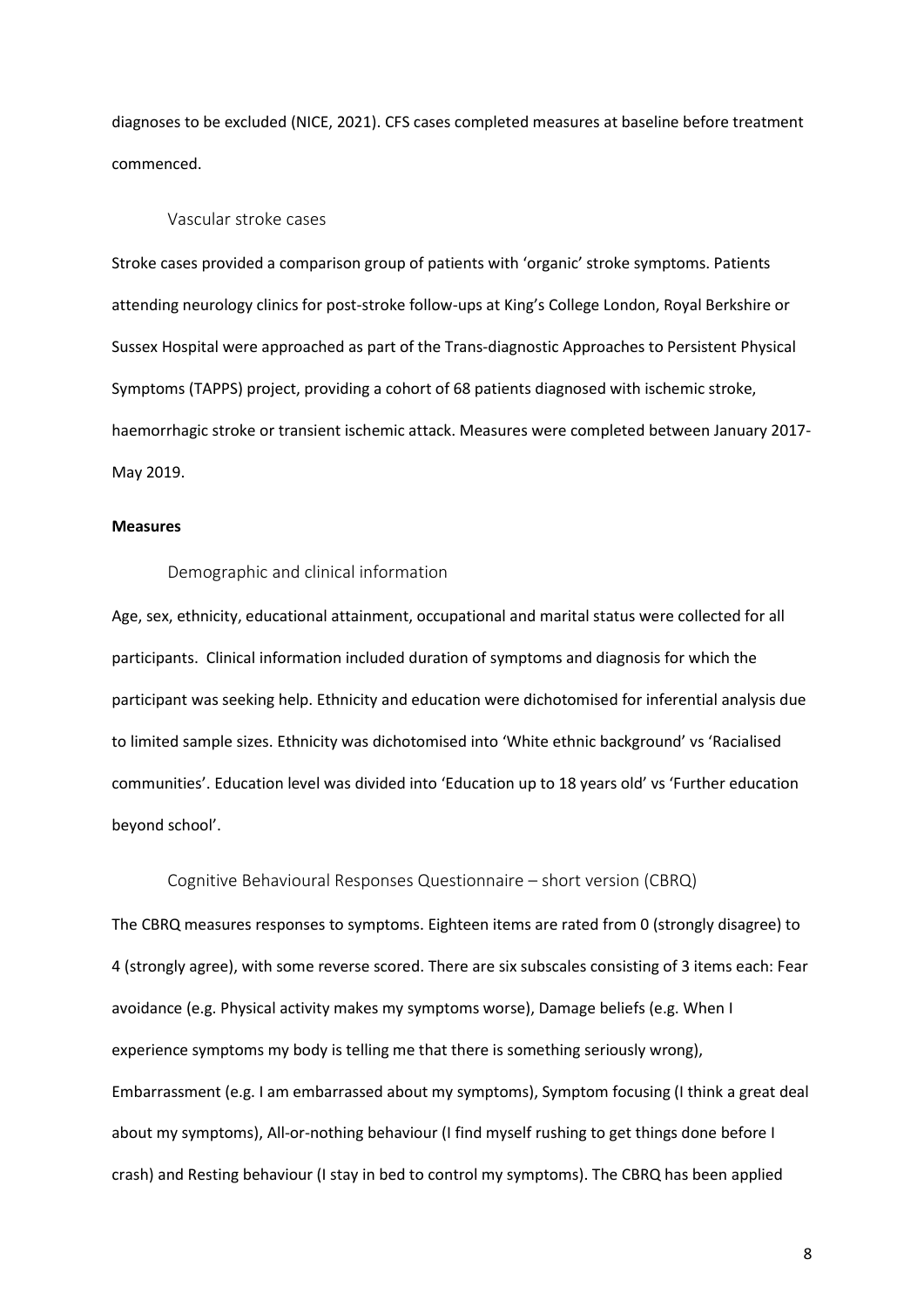across two chronic fatigue symptom cohorts, showing good validity, internal reliability (Cronbach's  $\alpha$ = 0.67-0.88) and high factor loadings (Ryan et al., 2018).

Hospital Anxiety and Depression Scale (HADS)

HADS is a 14-item, brief self-report measure consisting of two subscales, developed to identify anxiety (HADS-A) and depression (HADS-D) in hospital or outpatient settings (Zigmond & Snaith, 1983). Both subscales show good discriminant validity and internal reliability across several settings (Bjelland et al., 2002) with mean Cronbach's alpha .83 for HADS-A and .82 for HADS-D. Scores of ≤7 for each subscale are considered in normal range, scores of 8-10 are possible cases and scores of ≥11 are probable cases (Zigmond & Snaith, 1983).

Work and Social Adjustment Scale (WSAS)

The WSAS is a simple 5-item scale with each item indicating the impact of symptoms on work, home, social activities, and relationships. Each item is scored from 0 (not at all impaired) to 8 (very severely impaired). It has good validity, test-retest reliability and internal consistency as a self-report measure (Cronbach's α≥ 0.90), and correlates with psychiatric symptom severity (Mundt et al., 2002). Psychometric properties of WSAS have been established in CFS cohorts (Cella, 2011).

## **Ethics statement**

All data were de-identified. Ethical approval for collection of the functional stroke symptom data was granted as part of a feasibility study by the Health and Research Authority on 10<sup>th</sup> December 2019 (IRAS reference: 245303) following approval from Riverside Research Ethics Committee on 8<sup>th</sup> December 2018 (REC reference: 18/LO/1878). The Persistent Physical Treatment Centre collects measures from all patients for ongoing service audits and clinical evaluations. Approval for data collection was given by the Department of Psychological Medicine Audit and Clinical Outcomes Committee. The TAPPS project has ethical approval from the South East London Research Ethics Committee (REC: 10/H0808/135). All participants provided written consent. All data was anonymised.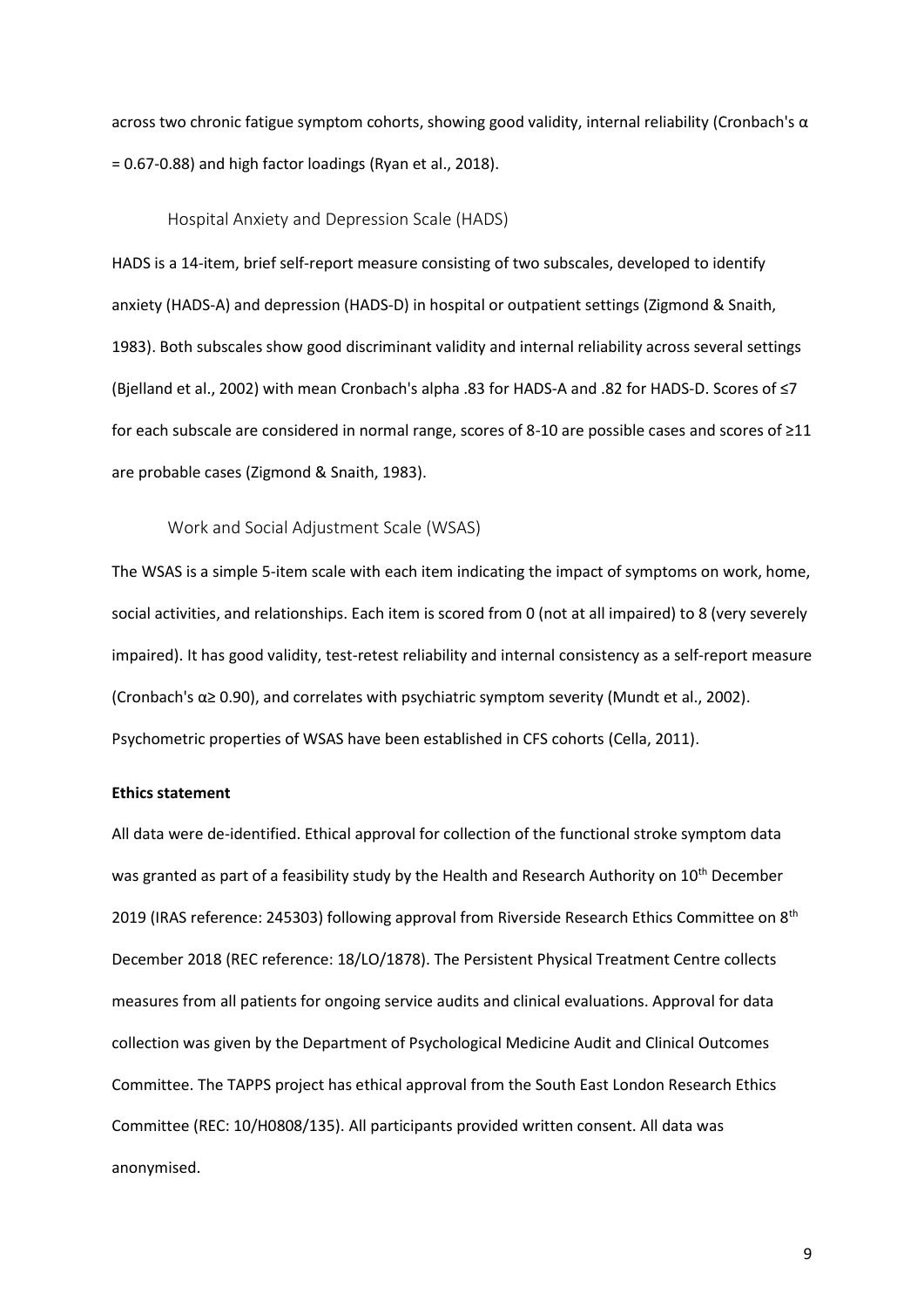### **Statistical analysis**

## Case matching

Matching criteria were age (+/- 10 years) and sex (exact match). One control was generated for each functional stroke symptom case at random using the 'fuzzy' command in SPSS with priority given to exact matches. The CFS group produced a matched case for all 56 functional stroke symptom cases from 42 exact matches and 14 non-exact/approximate matches (termed 'fuzzy'). Stroke cases produced 9 exact matches and 30 'fuzzy' matches, leading to a total of 39 matched cases.

### Matched case control analyses

McNemar's tests compared the proportion of cases classified as potential anxiety or depression between patients with functional stroke symptoms, CFS cases and Stroke cases (Riffenburgh, 2006). Multivariate analysis of variance (MANOVA) compared groups on the CBRQ and HADS. Univariate analysis of variance (ANOVA) compared groups on WSAS scores. Type III sum of squares were calculated to account for uneven sample sizes. Pillai's trace (V) examined group effects; this measure is considered the most reliable and appropriate to use with smaller sample sizes (Tabachnik & Fidell, 2013). Where statistically significant group effects were observed, post-hoc comparisons were calculated using the conservative Bonferroni method appropriate for unequal sample sizes (Lee & Lee, 2018). If homogeneity assumptions were violated then Games-Howell comparisons were applied (Ruxton & Beauchamp, 2008). Sensitivity analyses for group comparisons on CBRQ, HADS and WSAS scales controlled for potential covariates of age, sex, and duration of symptoms. An additional covariate, occupational status, was used in the sensitivity analysis for WSAS comparisons.

#### Missing data

Three cases had not completed the HADS and were excluded from this specific analysis. One case had two missing HADS items, and two cases had one missing item. These three cases remained in the analysis. Even small amounts of missing data threaten the validity of short measures where summary scores are calculated from a small number of items. The summary scores for CBRQ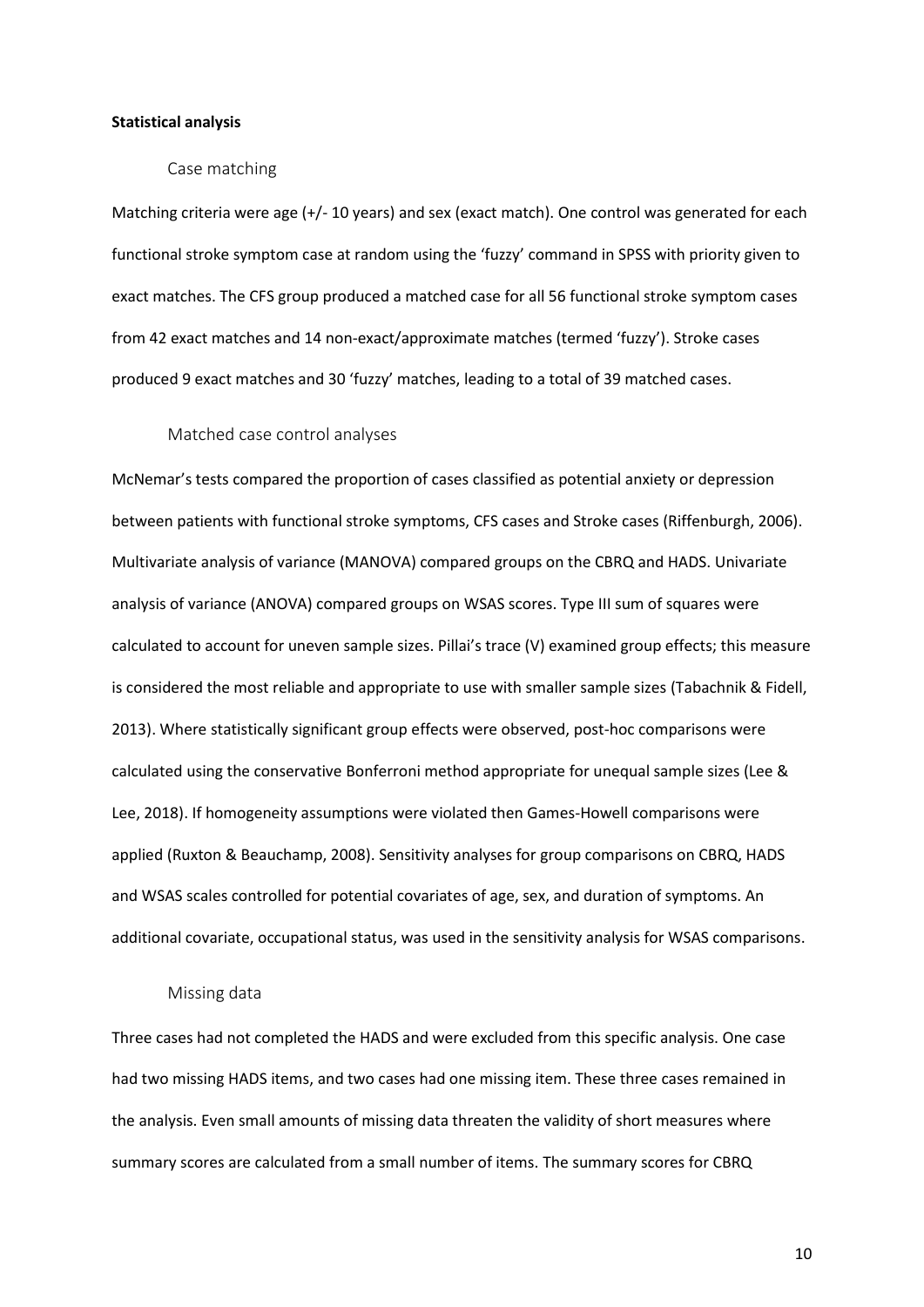subscales and the WSAS are calculated from only 1 or 5 items. Therefore, participants with missing items on CBRQ subscales and WSAS were excluded from analyses of these measures.

#### **RESULTS**

#### **Matched case cohort characteristics**

There were 56 functional stroke cases aged between 21-78 years; 56 matched CFS cases aged 26-73 years and 39 matched Stroke cases aged 20-79 years. Within the functional stroke group, 40 (71∙4%) had functional symptoms in isolation and 16 had functional symptoms as well as vascular stroke. Cohort characteristics can be seen in Table 1. Univariate analyses of variance with age as the dependent variable confirmed matched case groups did not differ statistically in age. McNemar's tests confirmed groups did not differ in proportions of males/females. Compared to the CFS group, the functional stroke group had a higher proportion of cases identifying as belonging to a racialised community (50% vs 13%, *p*=∙037) and a higher proportion of cases who had engaged in higher education beyond 18 years old (48∙2% vs 17∙9%, *p*=∙034).

# **Case control analysis**

Between-group anxiety and depression cases

The stroke group had the highest proportion of possible anxiety cases (Table 2). The CFS group had the highest proportion of probable depression cases. The proportion of probable anxiety cases in the functional stroke group was higher than in the CFS group (*p*=∙027). The proportion of probable depression cases in the functional stroke group was higher than in the stroke group (*p*<∙001) but lower than in the CFS group (*p*<∙001) (Table 2).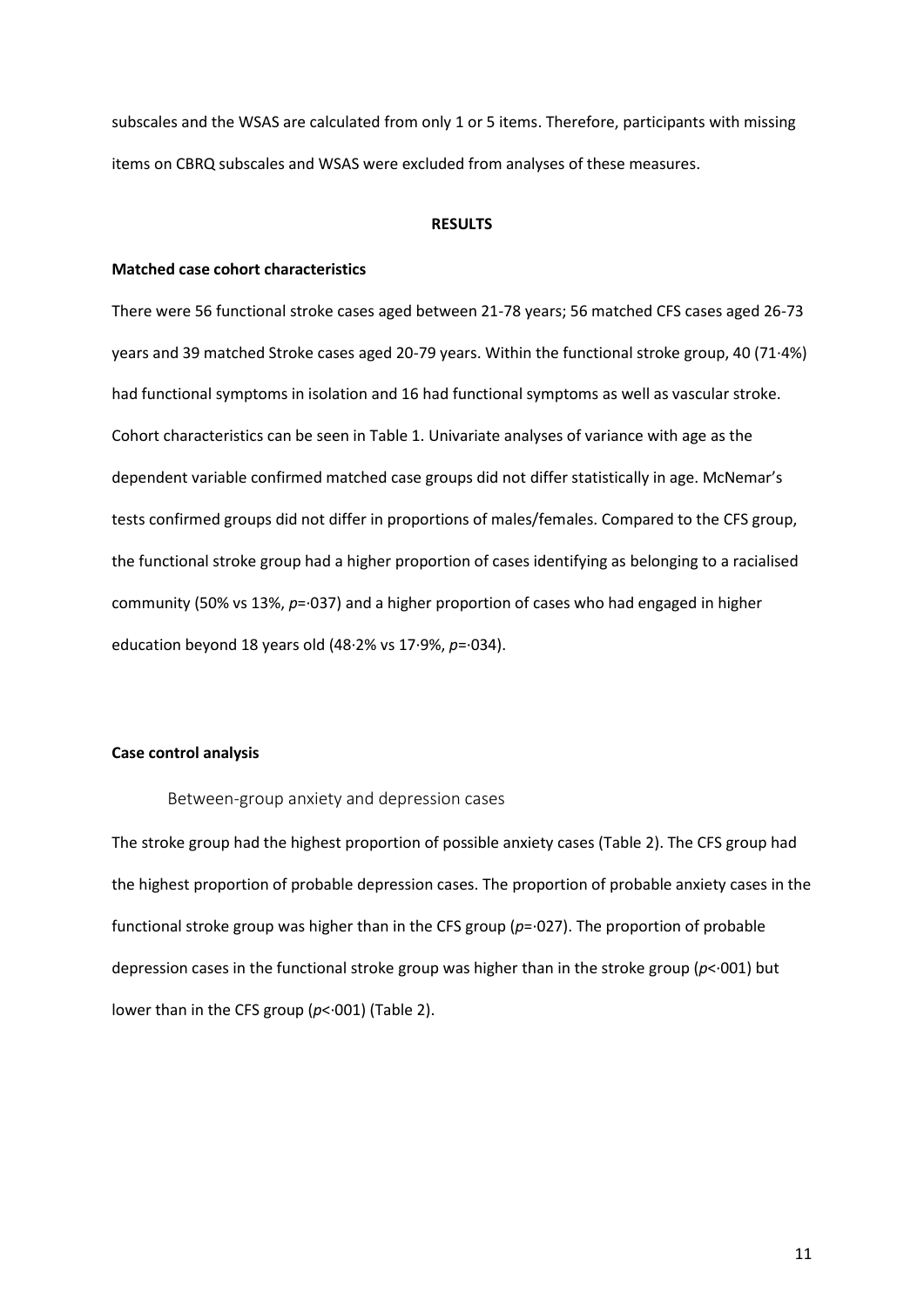Analysis of Variance

*HADS*

We compared groups on the HADS anxiety and depression subscales separately. Multivariate ANOVA compared groups on the HADS anxiety and depression scales (F(4, 290)=6∙13, V=∙156, *p*<∙001, η2=∙78). There were significant group differences in HADS anxiety and depression scores (Table 3). Games-Howell post-hoc contrasts showed the functional stroke cohort to have lower mean HADS depression scores than the CFS group (*p*=∙003, 95% CIs: -4∙06, -∙69). The functional stroke symptom group did not differ statistically from the two comparison groups on anxiety scores; group effects on anxiety resulted from higher anxiety scores in the stroke compared to the CFS group. Sensitivity analyses controlling for age, sex, and symptom duration did not affect the group effects and statistically significant group effects were not found for either covariates.

#### *CBRQ*

Multivariate tests indicated a statistically significant group effect (F(12, 274)= 12∙61, V=∙712, *p*<∙001) on CBRQ subscale scores. Effect size calculations (partial η2) suggested a 35∙6% variance in CBRQ sub-scale values. Group effects were significant for all CBRQ sub-scales to an alpha level of <.001, except for Embarrassment avoidance (Table 3).

Bonferroni post-hoc comparisons indicated that compared to CFS, the functional stroke group reported lower mean Fear Avoidance scores (*p*<∙001, 95% CIs: -4∙96, -2∙04) but scored higher on Damage Beliefs (*p*<∙001, 95% CIs: ∙72, 2∙56) and All-or-nothing Behaviour (*p*<∙001, 95% CIs: 1∙47, 4∙42). Compared to the Stroke group, the functional stroke group reported higher mean scores on Damage Beliefs (*p*<∙001, 95% CIs: 1∙41, 3∙47), Symptom focusing (*p*<∙001, 95% CIs: 1∙19, 4∙32), All-ornothing Behaviours (*p*<∙001, 95% CIs: 2∙90, 6∙19) and Resting Behaviours (*p*<∙001, 95% CIs: 1∙16, 4∙48) (Figure 1). Sensitivity analyses controlling for age, sex, and symptom duration did not affect the group effects and statistically significant effects were not found for covariates.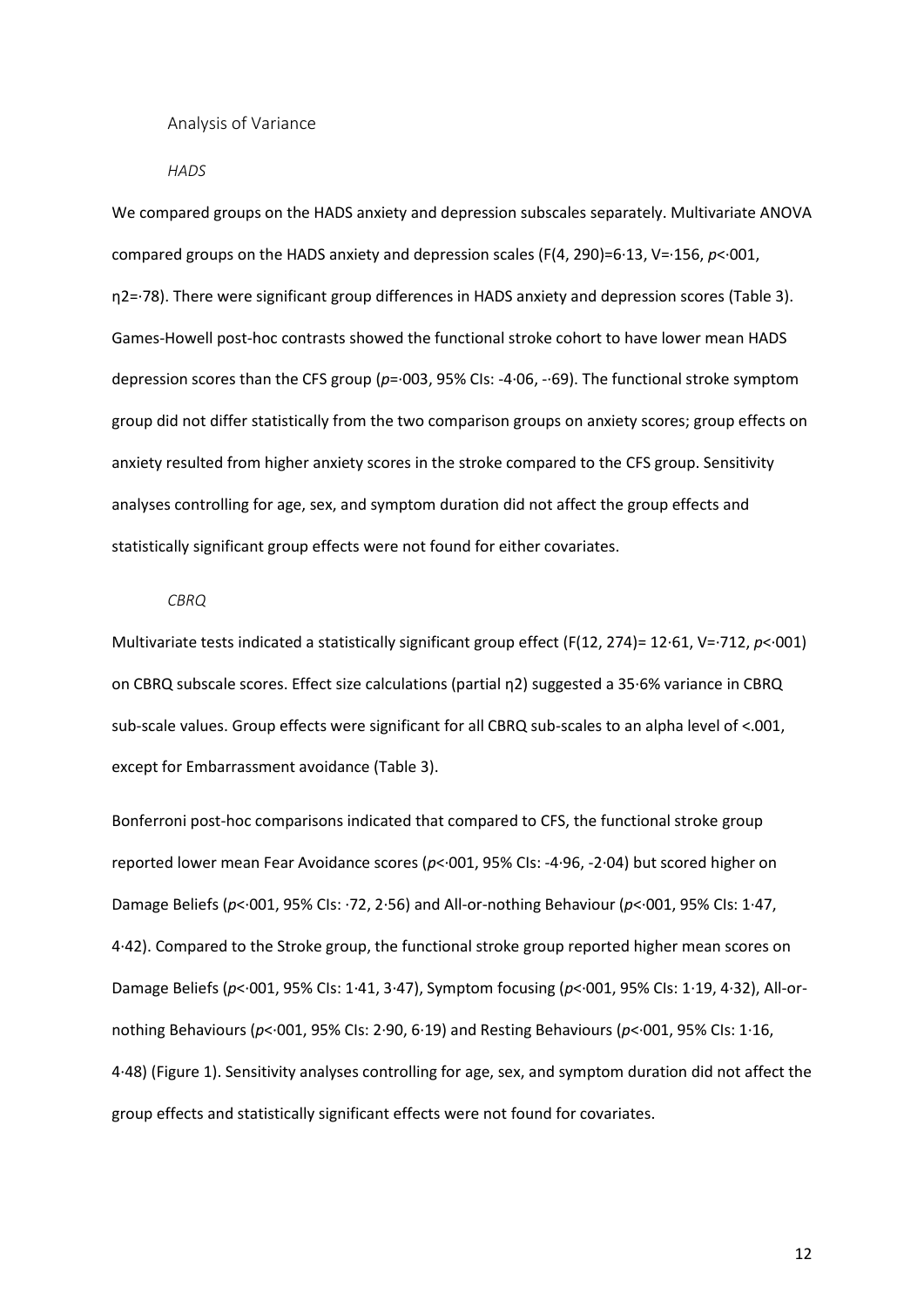#### *WSAS*

One-way ANOVA estimates indicated a statistically significant group effect on mean total WSAS scores (F(2)=19⋅28, *p*<⋅001, partial η2=⋅212)⋅ Homogeneity of variance assumptions were violated according to Brown-Forsythe and Levene's Tests. Subsequently, Games-Howell post-hoc contrasts were calculated; the mean WSAS scores of the functional stroke group were higher (worse) than those of the vascular stroke group (*p*=⋅004, 95% CIs: 2⋅33, 13⋅97) and lower than the CFS group (*p*=∙012, 95% CIs: -9∙89, -1∙03).

Exploratory factor analysis of WSAS has previously suggested responses to items can differ across diagnostic groups and therefore may not be valid for between-group comparisons (Thandi et al., 2017). We therefore carried out a sensitivity analysis without item 1 and 5. In this analysis, there was no longer a group difference between the functional stroke and CFS groups. However, given that removing items effects the content validity (Thandi et al., 2017), we have retained the original ANOVA results. A further sensitivity analysis controlling for occupational status, age, sex, and symptom duration did not alter group effects, but occupational status was a statistically significant covariate (F(1)=5∙61, *p*=∙020, partial η2=∙046).

#### **DISCUSSION**

Patients with functional stroke show a pattern of psychological distress and cognitive behavioural responses to symptoms discernible from that of age-sex matched patients with vascular stroke and CFS. Approximately 40% of patients with functional stroke symptoms were probable anxiety cases. This was greater than the proportion of anxiety cases in patients with CFS. A fifth were probable depression cases, greater than the proportion of probable cases within the vascular stroke group. Compared to both case-control groups, functional stroke patients reported stronger damage beliefs and greater use of 'all-or-nothing' behaviours. The functional stroke group also had the highest rates of symptom focussing and resting behaviours for coping with symptoms, compared to the vascular stroke group. Finally, the functional group reported that symptoms interfered with social functioning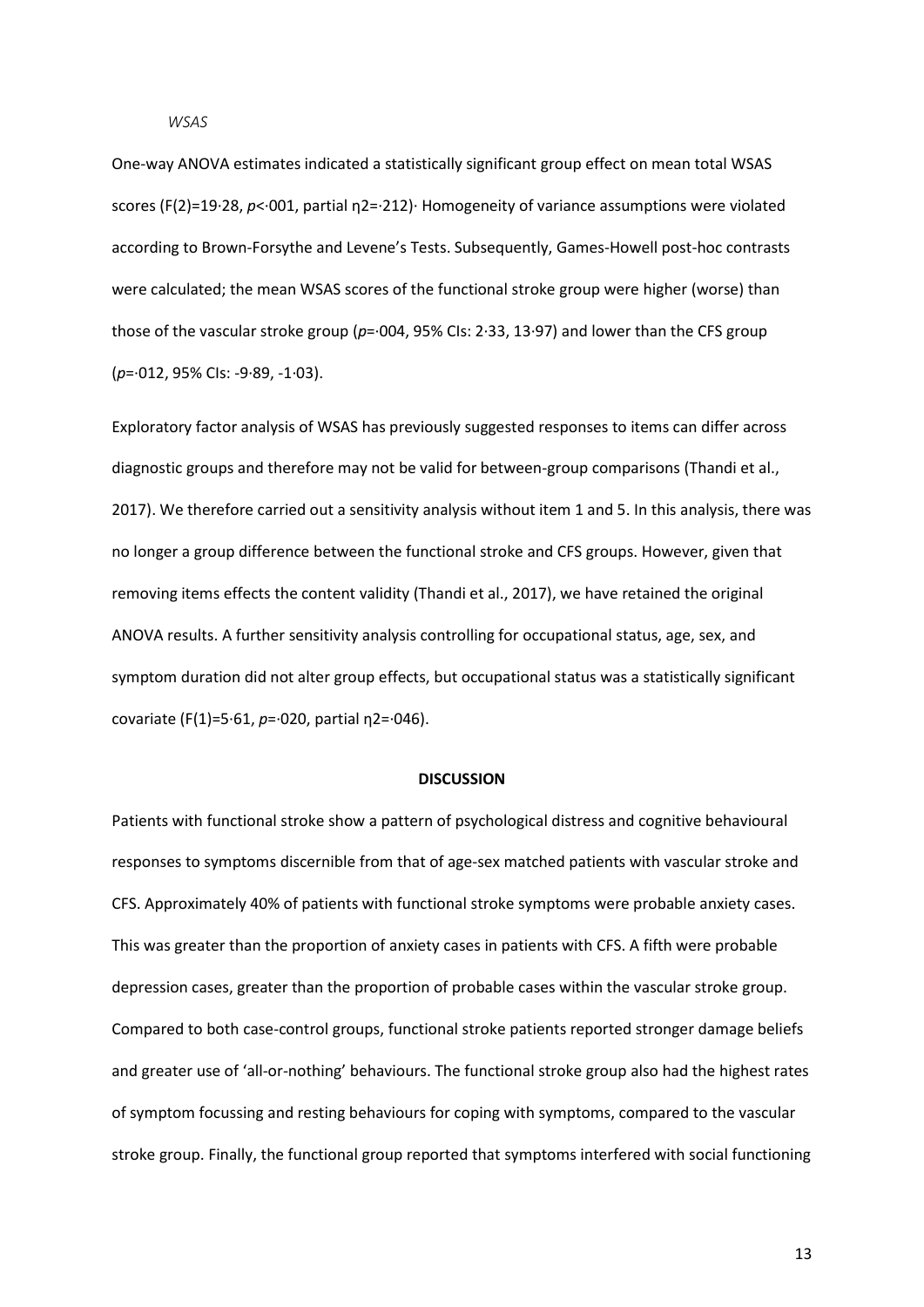to a greater extent than the vascular stroke group but less than the CFS group. These differences have implications for symptom onset and maintenance, as well as clinical interventions.

Findings relating to demographic variables of age and sex corresponded to previous research. In line with a previous meta-analysis (Jones, O'Connell, & David, 2019), a higher proportion of functional stroke cases were female than male. This meta-analysis also reported that patients with functional stroke symptoms were on average younger than patients with vascular stroke. In the present study, the functional stroke group were somewhat younger than the vascular stroke group, but not to a statistically significant level. Given evidence that marginalised groups may be at greater risk of medically unexplained syndromes and have more severe symptoms but benefit equally from specialist interventions, ethnicity-based disparities in referral and access to services should be explored, (Ingman, 2016). Functional symptoms have historically been associated with ethnic minority status, though evidence reliability is compromised by differences in sampling and study methods (Brown & Lewis-Fernández, 2011). In this study, a higher proportion of patients with functional stroke identified as belonging to a racialised community compared to patients with CFS. In contrast to our findings, a study of patients with functional motor disorder in community or outpatient settings reported higher rates of White British identity compared to a psychiatric control group (O'Connell, 2019). These divergent findings may result from disparities in access to healthcare services but also higher rates of cardiovascular risk factors, such as diabetes and hypertension, in racialised compared to non-racialised communities (Cooper et al., 2013; Hinton, 2018).

Patients with functional stroke had mean depression scores that were lower than the CFS group but comparable to the vascular stroke group. Mean anxiety scores in the functional stroke group were not statistically different to either comparison group. Consistent with previous research (Mitchell et al., 2017), the vascular stroke group demonstrated high levels of psychological distress, in particular anxiety. However, when applying clinical cut-off scores, a higher proportion of patients with functional stroke symptoms had probable depression compared to patients with vascular stroke,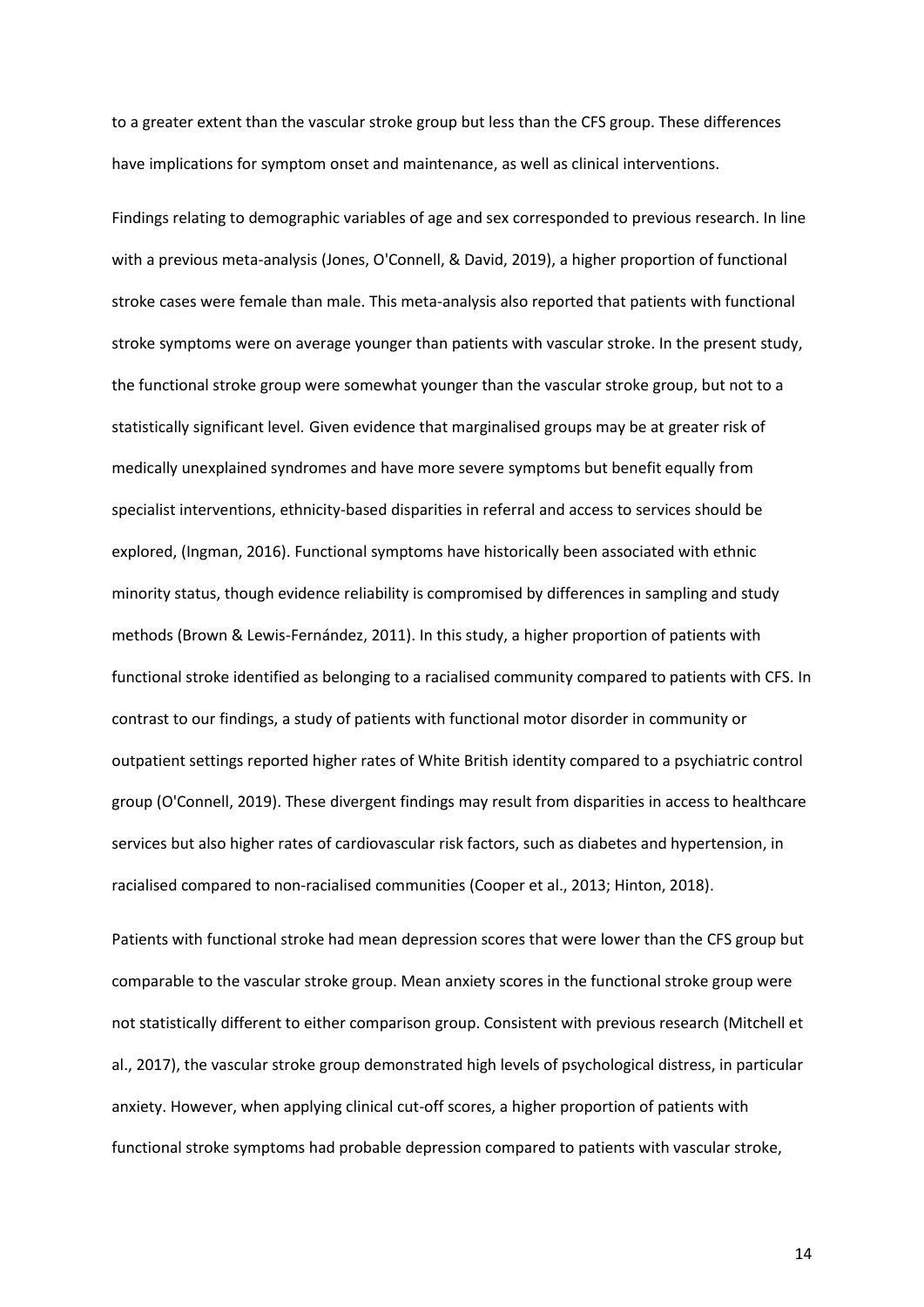corresponding with previous data comparing functional and organic weakness (Stone et al., 2012). Similarly, the greater proportion of probable anxiety cases in the functional stroke group compared to CFS points to a possible role for anxiety in the aetiology of functional stroke symptoms. These findings indicate a need for psychological input at least on par with that offered to patients with vascular stroke, starting with assessment and referral to appropriate services (Gillham & Clark, 2011).

The functional stroke group had the highest mean scores on CBRQ subscales of damage beliefs and all-or-nothing behaviour compared to both the CFS and vascular stroke group. This finding supports suggestions that unhelpful cognitive and behavioural responses are important in the maintenance of functional symptoms (Deary et al., 2007). Patients with functional stroke symptoms had scores on symptom focussing that were comparable to the CFS group but higher than the vascular stroke group. This finding supports a model of functional stroke symptoms which indicates attentional biases are perpetuating factors (Jones, O'Connell, David, et al., 2019). The vascular stroke group demonstrated the least maladaptive cognitive and behavioural responses to symptoms, despite experiencing the highest levels of anxiety. This contrasts with previous research which found an association between illness-related beliefs and mood in stroke samples (Aujla et al., 2018). However, patients with vascular stroke may have a greater understanding of symptoms, experience less uncertainty, and feel more supported by medical interventions. This is likely to influence their coping, leading them to not engage in unhelpful coping behaviours, despite high anxiety levels (Groeneveld et al., 2019). High reports of resting behaviours from patients with functional stroke symptoms may be partly explained by patients responding to an acute illness and being encouraged to take rest during their inpatient hospital admission. Fatigue was not measured in this study but given the prevalence of post-stroke fatigue (Acciarresi, 2014) and the centrality of fatigue in CFS, this could be an pertinent confounder to explore. Controlling for symptom duration did not influence any group differences in CBRQ subscales suggesting differences were not attributable to the timing of patients completing the measures. We have some confidence that differences in symptom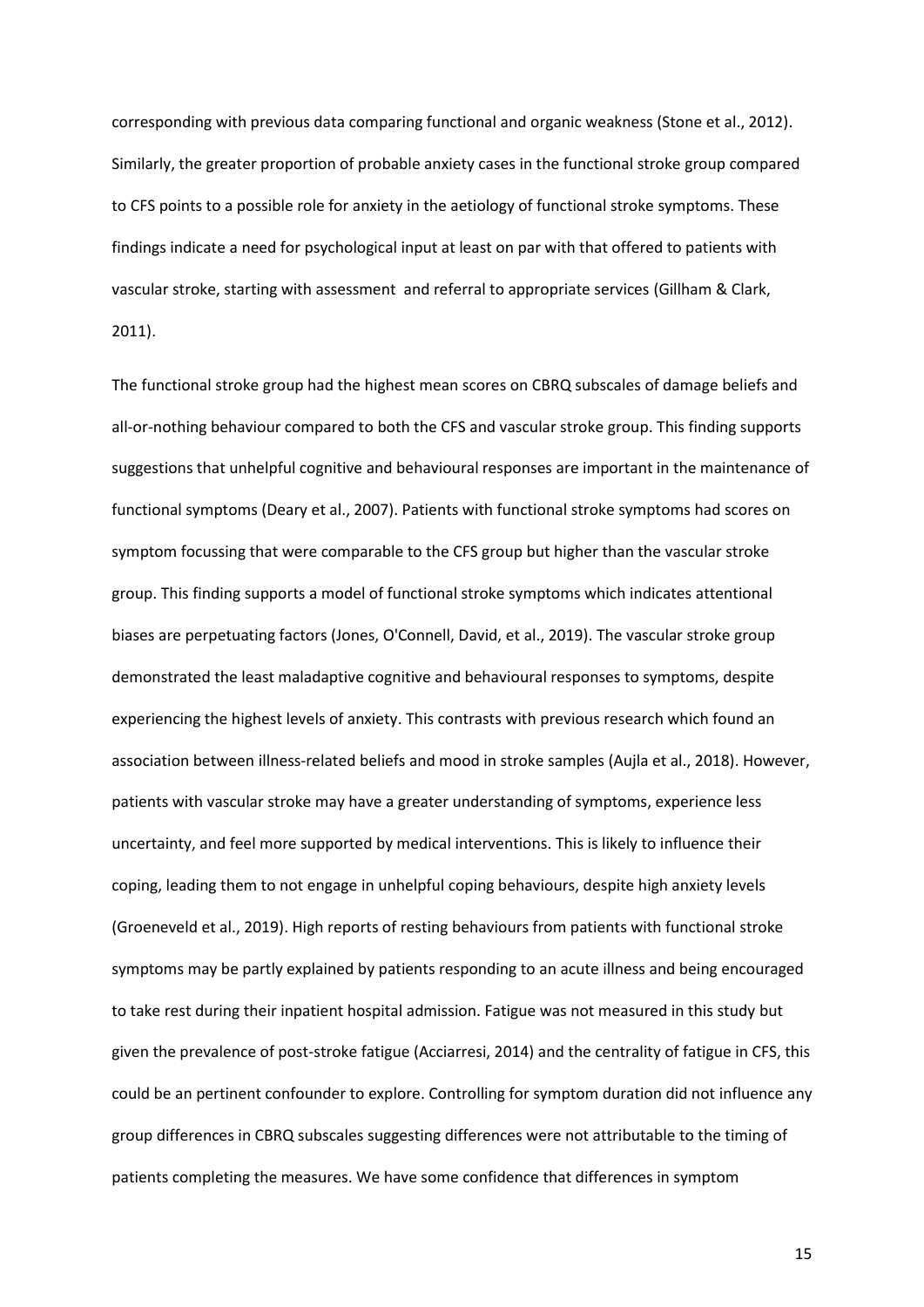responses, such as those reported here, may be clinically relevant in stroke settings, as illnessrelated cognitions have been previously associated with prognosis in FND (Gelauff & Stone, 2016)

Impairment in work and social activities was highest in the CFS group. The disabling impact of CFS is well recognised (Dickson, 2009) and would be expected in those attending a specialist service. More surprising was the higher rate of work and social disability reported by the patients with functional stroke symptoms compared to those with vascular stroke, given the potentially devastating and long-lasting effects of stroke lesions (Wilkinson et al., 1997). However, findings should be interpreted with caution given that the functional stroke group completed measures shortly after symptom onset whilst the vascular stroke group completed measures at outpatient follow-up appointment, some months after the occurrence of their stroke. The vascular stroke group may have experienced recovery from their stroke or adjusted to residual stroke symptoms. It is possible that the high impairment ratings reported by the functional stroke symptom group reflect catastrophising predictions about the impact of symptoms, also indicated by the strong damage beliefs and uncertainty about prognosis.

#### **Implications**

In our recent conceptual model of functional stroke symptoms (Jones, O'Connell, David, et al., 2019), we hypothesised that the symptoms were driven by physical manifestations of anxiety. The similar mean rates of anxiety between patients with functional and vascular stroke may suggest the phenomenological experiences of patients with stroke-like symptoms are similar, but that coping strategies and underlying beliefs separate the groups. Physiological arousal resulting from high levels of anxiety may be interpreted by patients with functional symptoms as evidence of an ongoing threatening health event.

Interesting to note was the high degree of damage beliefs in the functional stroke group, despite most of these patients having no new structural brain pathology and receiving reassurance from clinicians. This supports previous findings that patients with functional symptoms are not provided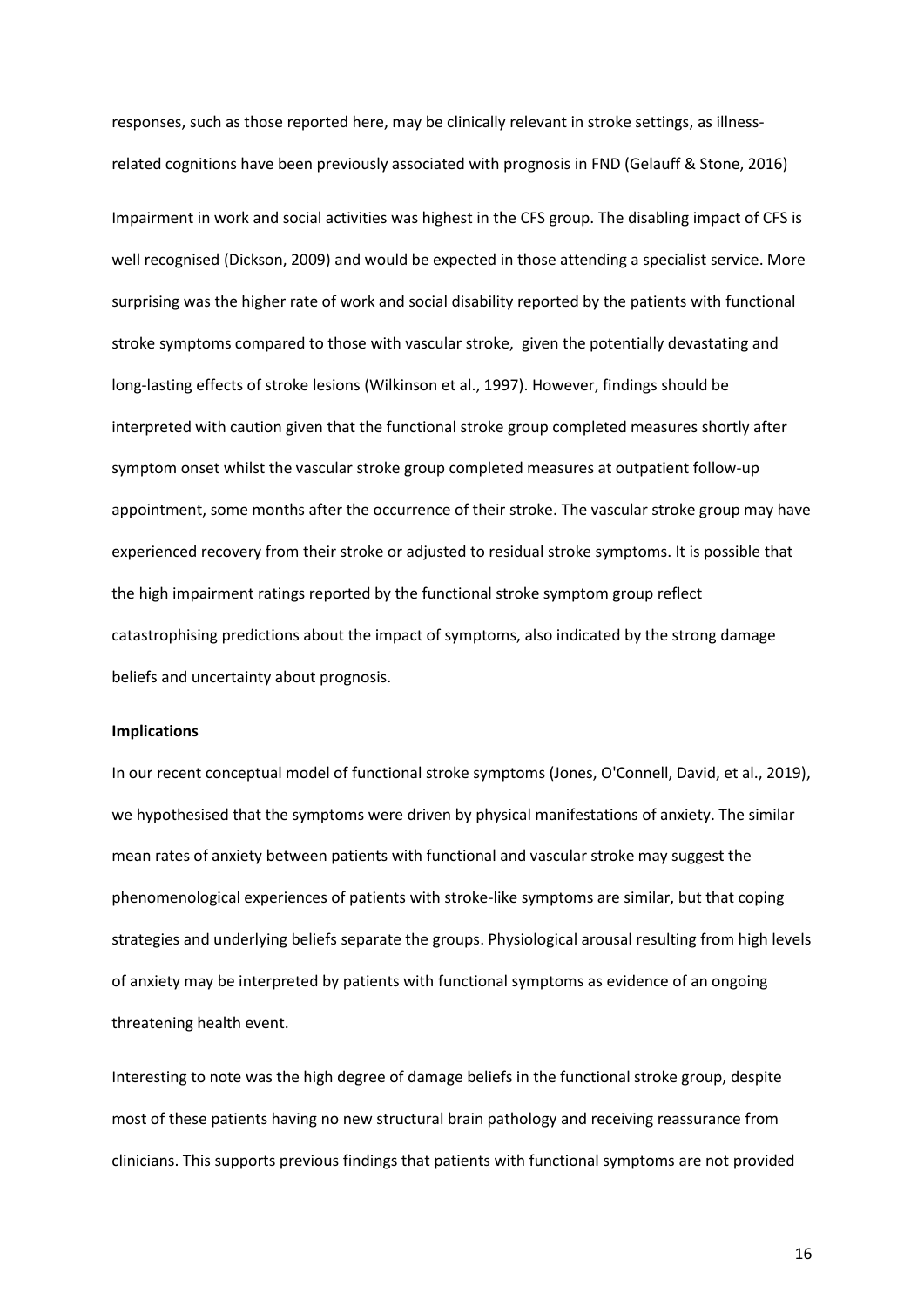with clear, explanatory models about their symptoms (Nettleton et al., 2004). This potentially fuels anxiety and propagates further symptoms. High levels of symptom focussing, and functional impairment further suggest that patients with functional stroke symptoms are concerned and have a bleak outlook on recovery. All-or-nothing behaviour in functional stroke is consistent with other work reporting this as a risk factor for functional symptoms (Spence & Moss-Morris, 2007), tending to be prevalent in acute, as opposed to chronic phases of functional illness (De Gucht et al., 2016). Comparing the pattern of responses from patients with functional symptoms to the other groups may give insight to aetiology of these symptoms: high levels of pre-existing anxiety leads to physiological arousal which triggers threat perceptions and attention towards symptoms. Such cognitive distortions will be associated with patients engaging in behavioural responses (i.e. resting or boom and bust cycles of activity) to improve or prevent symptoms but which restrict social and occupational functioning, exacerbating anxiety – and so on in a vicious cycle.

### **Study strengths and limitations**

Strengths of this study included having two well-matched comparison groups, allowing comparisons to be drawn between patients with functional stroke-like symptoms, another functional condition and patients in a stroke setting with vascular strokes. Samples were collected at comparable time periods from similar geographical regions. A larger sample of vascular stroke patients would have provided equal group sizes and greater power. Patients with functional stroke completed measures shortly after the onset of symptoms whilst the comparison groups completed measures in outpatient/specialist clinics. This may have influenced patients' illness-related cognitions and how patients approached questions, particularly those in the 'adjustment' phase. Effort was made to control for this potential confounder in sensitivity analyses controlling for duration of symptoms. Future studies may seek to compare patients in the acute stage of 'organic' stroke with those in acute stroke services with FNS. The acute onset of functional stroke-like symptoms separates them from other functional neurological presentations (e.g. functional tremor), which often have a more insidious onset. However, future studies could consider recruiting patients presenting to A&E with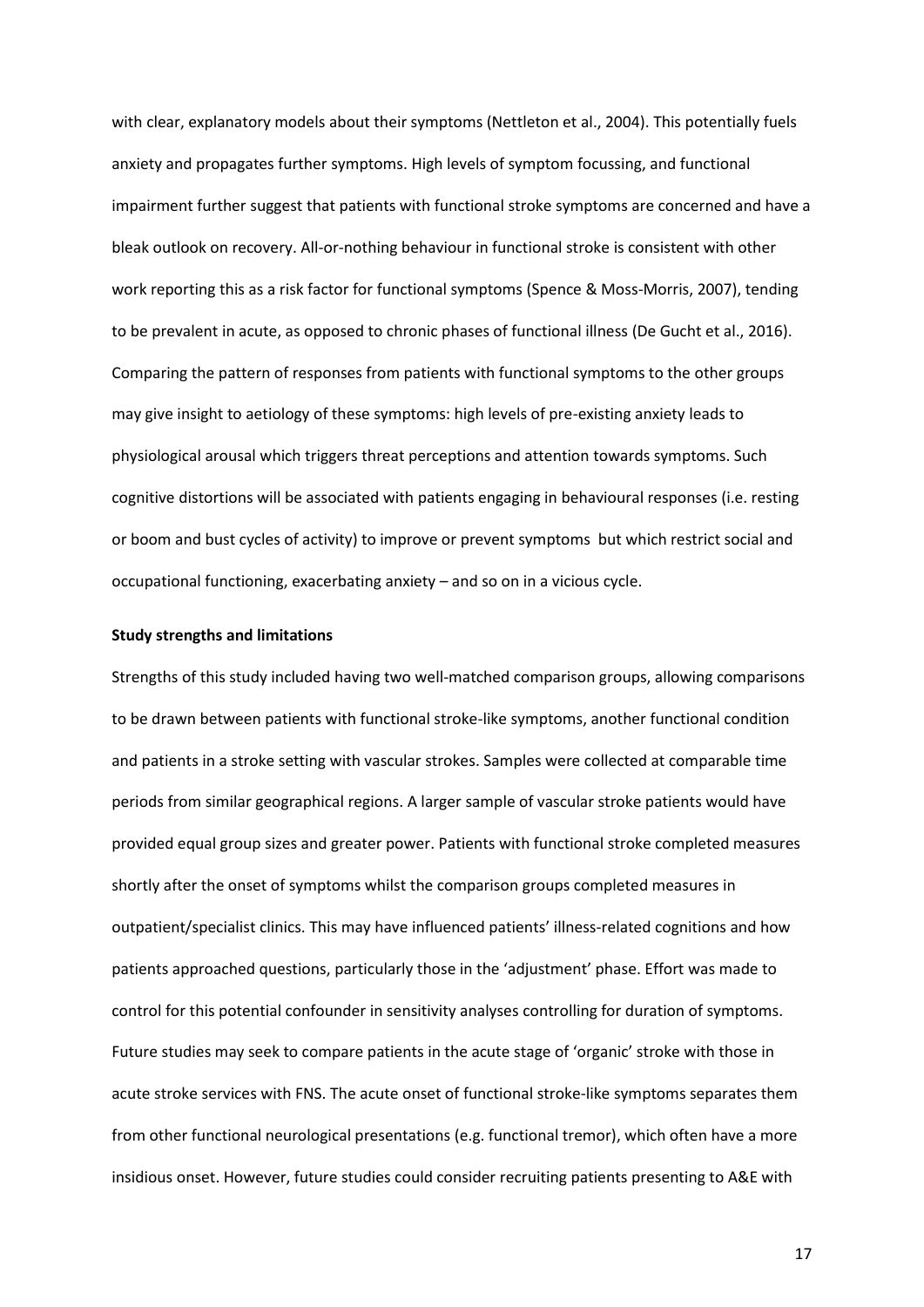e.g. functional seizures which could provide a comparison group where outcomes can be assessed within a shorter timescale. Despite the HADS questionnaire referring to mood in the past week, the cross-sectional design of this study means we cannot conclude that high rates of anxiety reported by the functional stroke group reflect psychiatric comorbidity or a reactionary response to distressing symptoms. Assessing anxiety and depression using diagnostic criteria, as opposed to a screening measure, would improve the strength of our conclusions. Longitudinal research would be useful to identify if the anxiety is a predisposing factor for functional stroke symptoms.

## **Summary/Conclusions**

Patients with functional stroke symptoms show higher rates of anxiety than patients experiencing CFS. Additionally, the pattern of cognitive and behavioural responses to symptoms demonstrated by patients with functional stroke was discernible, and in some domains more dysfunctional, than in patients with vascular stroke or CFS. This finding could inform explanatory models of the functional syndrome and indicate treatment targets in an adapted intervention. The distress and disability experienced by patients with functional symptoms in stroke settings should lead to referrals for appropriate support.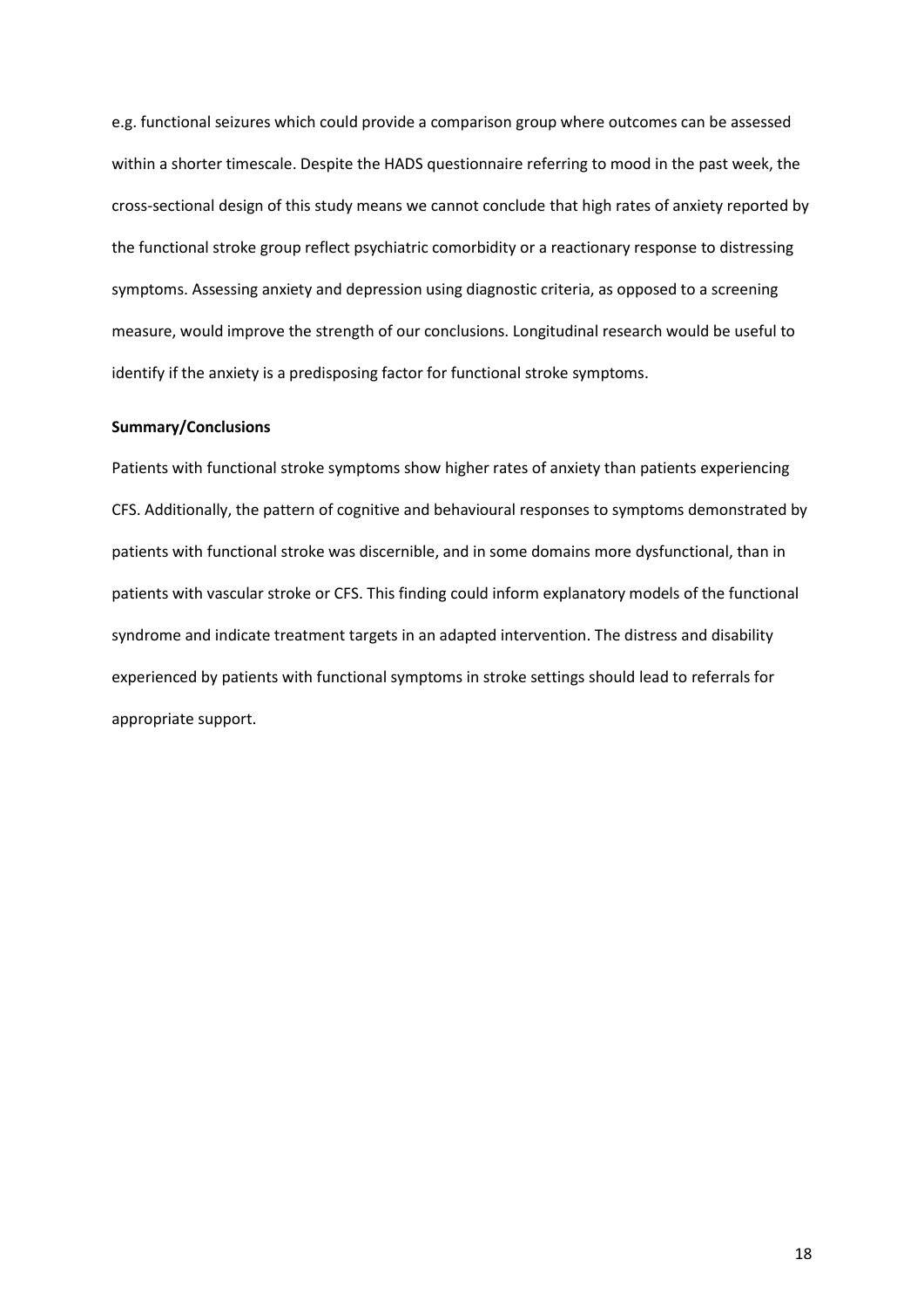

*Figure 1.* **Bar chart of mean CBRQ subscale totals across functional stroke symptom, CFS and stroke groups.**

Figure 1. Bar chart of mean CBRQ subscale totals across functional stroke symptom, CFS and stroke groups with standard error bars (+/-2 SE).

Footnote: \* p<.001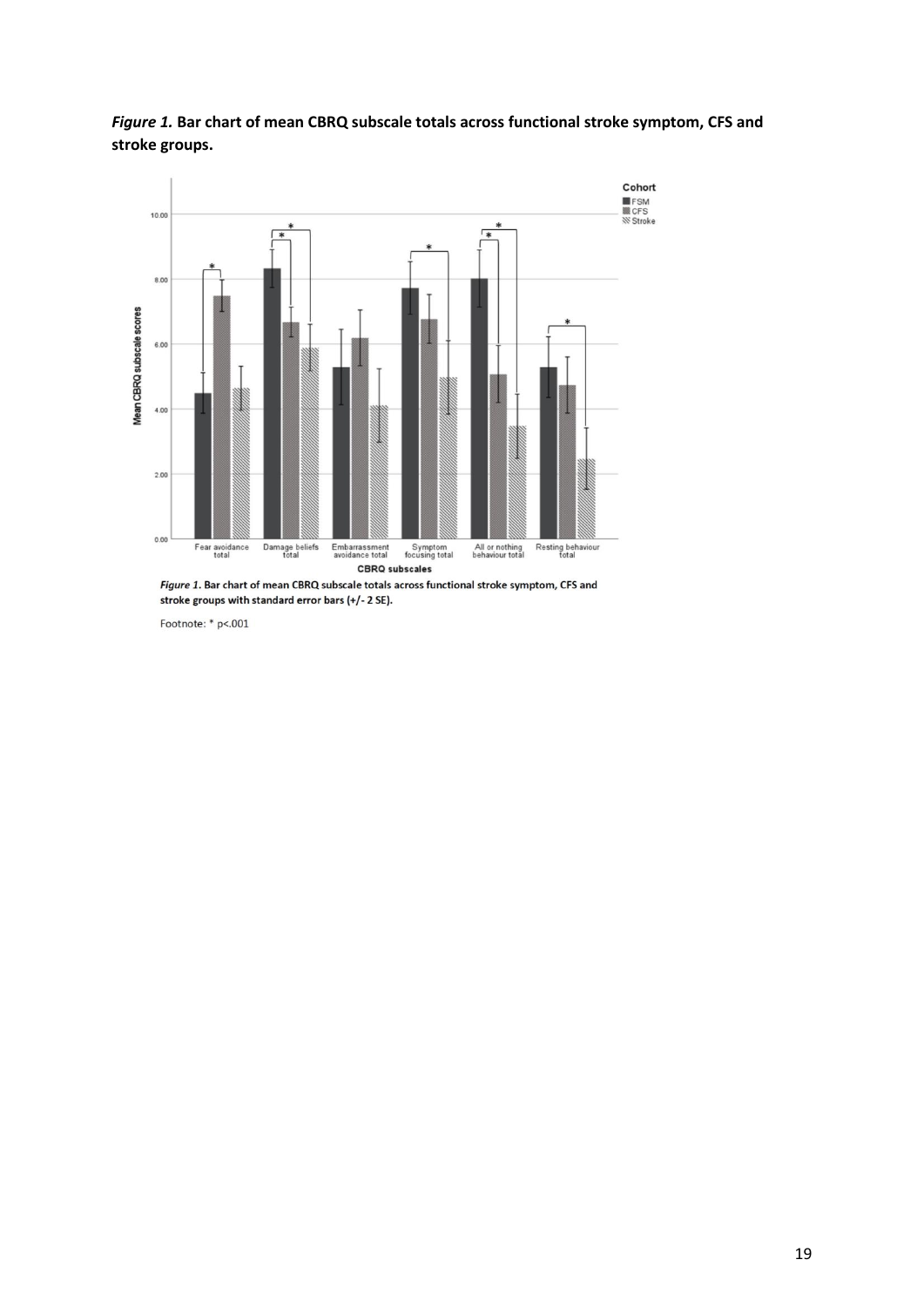# **Table 1. Demographic information and symptom duration of functional stroke symptom cases**

|                                  | <b>Functional stroke</b>                | CFS (n=56)  | Stroke (n=39)  |  |
|----------------------------------|-----------------------------------------|-------------|----------------|--|
|                                  | $(n=56)$                                |             |                |  |
| Age years (mean (SD))            | 50.9(13.7)                              | 49.5(12.0)  | 55.6(15.1)     |  |
| <b>Symptom duration (median,</b> | 7 days (0.5 days-11                     | 4 years (10 | 16 day (>1day- |  |
| (range))                         | months-32 years) <sup>+</sup><br>years) |             | 10 months)     |  |
| Sex (n (%))                      |                                         |             |                |  |
| Female                           | 35(62.5)                                | 36(64.3)    | 19(48.7)       |  |
| Ethnicity (n (%))                |                                         |             |                |  |
| White                            | 28 (50)                                 | 47(83.9)    | 31(79.5)       |  |
| Black/ African/ Caribbean/ Black | 21(37.5)                                | 3(5.4)      | 4(10.3)        |  |
| <b>British</b>                   |                                         |             |                |  |
| Mixed/ Multiple ethnic groups/   | 4(7.1)                                  | 2(3.6)      | 4(10.3)        |  |
| Other                            |                                         |             |                |  |
| Asian or Asian British           | 3(5.4)                                  | 2(3.6)      | $\pmb{0}$      |  |
| Marital status (n (%))           |                                         |             |                |  |
| Single                           | 18(32.1)                                | 22(39.3)    | 16(41.0)       |  |
| Married/ Cohabiting              | 21(37.5)                                | 26(46.4)    | 19(48.7)       |  |
| Divorced/Separated               | 12(21.4)                                | 7(12.5)     | 3(7.7)         |  |
| Widowed                          | 5(8.9)                                  | 1(1.8)      | 1(2.6)         |  |
| Occupational status (n (%))      |                                         |             |                |  |
| Employed full-time               | 21(37.5)                                | 11(19.6)    | 9(23.1)        |  |
| Employed part-time               | 6(10.7)                                 | 6(10.7)     | 5(12.8)        |  |
| Unemployed                       | 11(19.6)                                | 5(8.9)      | 2(5.1)         |  |

**and age-sex matched CFS cases and stroke cases.**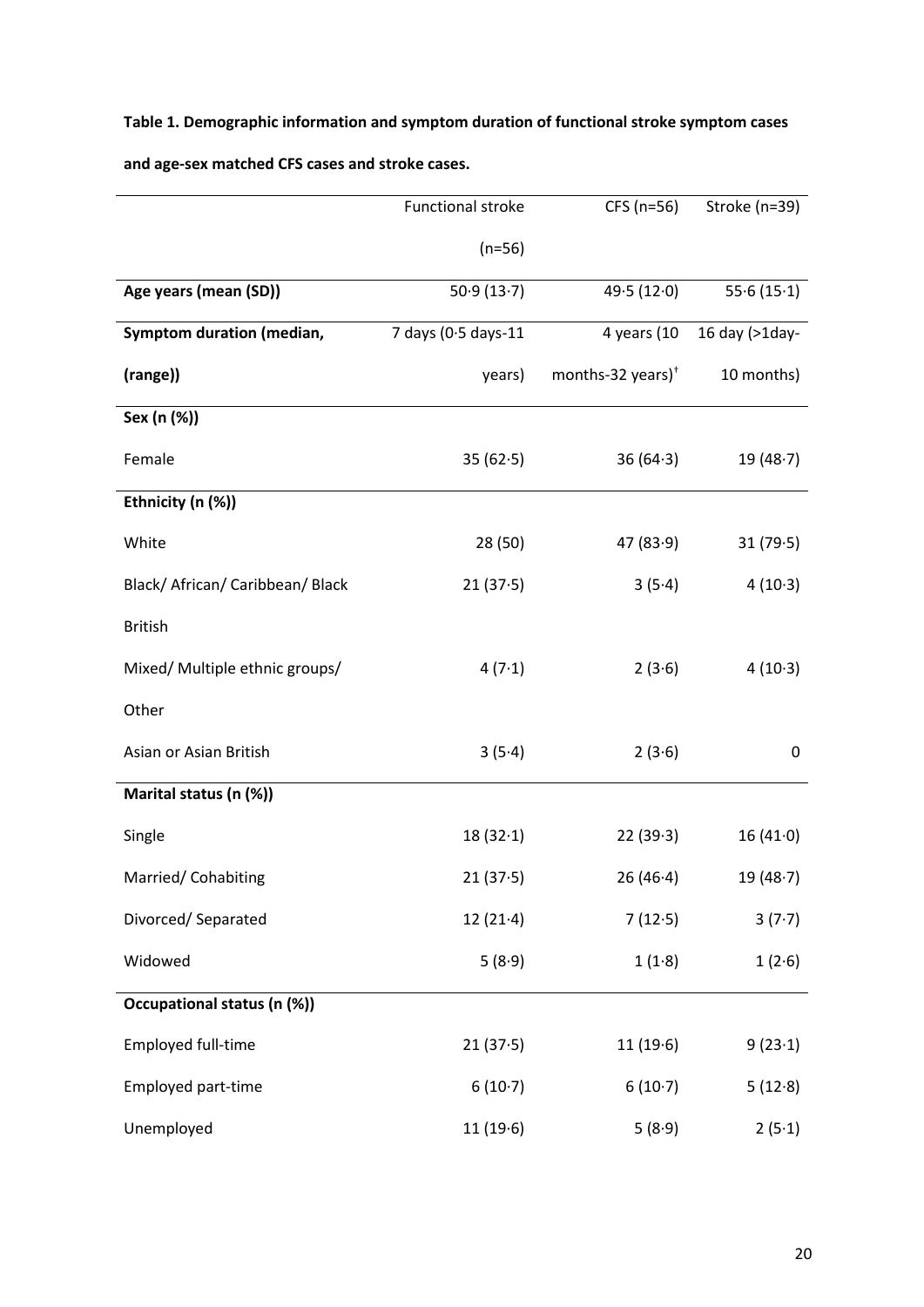| Student                        | 1(1.8)   | 1(1.8)   | 1(2.6)   |
|--------------------------------|----------|----------|----------|
| Retired                        | 9(16.1)  | 6(10.7)  | 8(20.5)  |
| Sick leave or disabled         | 2(3.6)   | 14(25.0) | 7(17.9)  |
| Other                          | 3(5.4)   | 1(1.8)   | 4(10.3)  |
| Self-employed                  | 2(3.6)   | 1(1.8)   | 0        |
| Carer                          | 1(1.8)   | 0        | 0        |
| Highest education (n (%))      |          |          |          |
| No formal education            | 10(17.9) | 2(3.6)   | 3(7.7)   |
| GCSE/O Level Equivalent/<16yo  | 11(19.6) | 2(3.6)   | 7(17.9)  |
| A Level or equivalent/<18yo    | 6(10.7)  | 6(10.7)  | 5(12.8)  |
| Degree or other higher         | 19(33.9) | 36(64.3) | 21(53.9) |
| education                      |          |          |          |
| NVQ/ work-based qualification/ | 10(17.9) | 10(17.9) | 2(5.1)   |
| Other                          |          |          |          |

†CFS cases had symptom duration available only in months not days, therefore cases with

symptom duration of less than a month had missing data.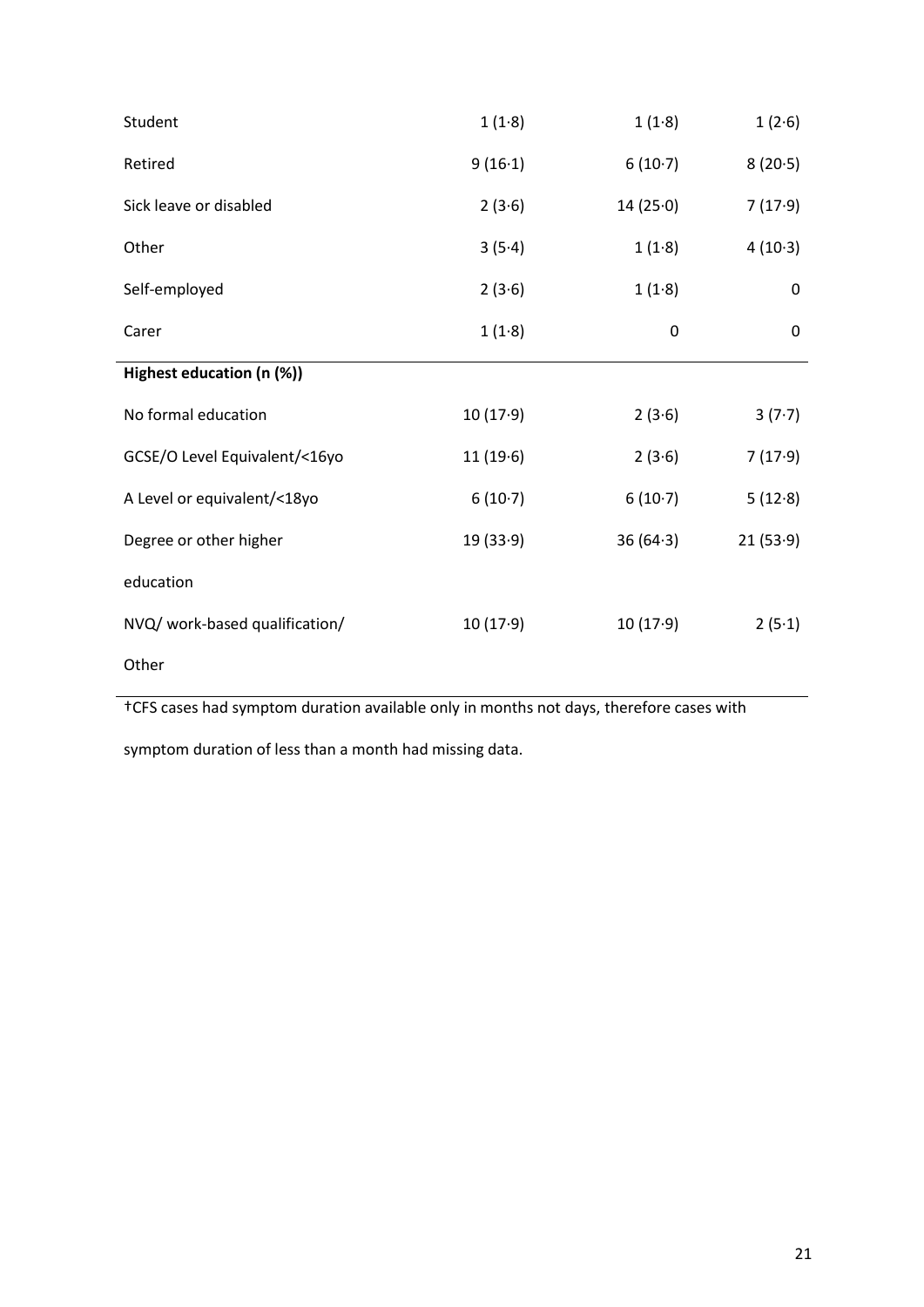# **Table 2. Proportion of probable anxiety and depression cases and mean scores on the HADS in**

|                           | Functional stroke sx | $CFS(n=54)$ | Stroke (n=39) |
|---------------------------|----------------------|-------------|---------------|
|                           | $(n=55)$             |             |               |
| Probable anxiety cases    | 21(38.2)             | 15(27.8)    | 23(59.0)      |
| (HADS-A≥11) n(%)          |                      |             |               |
| Probable depression cases | 10(18.2)             | 15(27.8)    | 2(5.1)        |
| $(HADS-D>11) n(\%)$       |                      |             |               |
| Mean (SD)HADS-A           | 9.24(4.91)           | 9.20(2.97)  | 11.08(2.88)   |
| Mean (SD) HADS-D          | 6.42(4.22)           | 8.80(3.10)  | 7.72(1.87)    |

**functional stroke, chronic fatigue, and stroke cohorts.**

*Note:* 8∙8% of cases across all cohorts had scores ≥11 on both HADS-A and HADS-D subscales.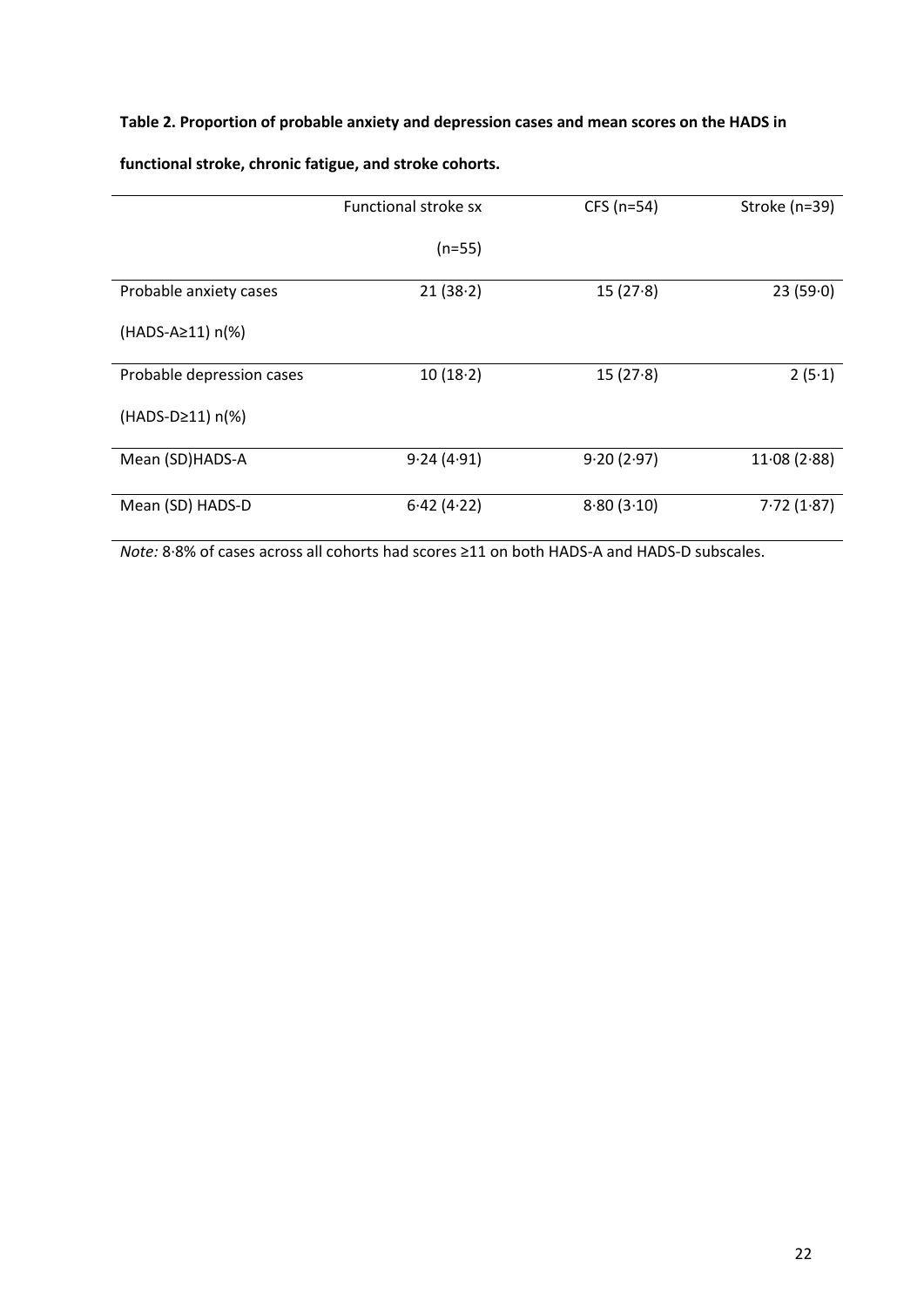# **Table 3. Means of CBRQ, WSAS and HADS scales across functional stroke, CFS and stroke cohorts**

# **with ANOVA between-subject effect estimates.**

|                      | Cohort means |            |        |         | Between-Subject Effects |         |             |             |             |
|----------------------|--------------|------------|--------|---------|-------------------------|---------|-------------|-------------|-------------|
|                      | Functional   | <b>CFS</b> | Stroke | Sum of  | df                      | Mean    | $\mathsf F$ | Sig.        | Partial     |
|                      | stroke       | mean       | mean   | Squares |                         | Square  |             |             | $\eta$ 2    |
|                      | mean         |            |        |         |                         |         |             |             |             |
| <b>CBRQ-</b>         |              |            |        |         |                         |         |             |             |             |
| subscales            |              |            |        |         |                         |         |             |             |             |
| Fear avoidance       | 4.49         | 7.50       | 4.90   | 290.20  | $\overline{2}$          | 145.10  | 34.37       | * $p$ < 001 | $-328$      |
| total                |              |            |        |         |                         |         |             |             |             |
| Damage beliefs       | 8.33         | 6.73       | 5.81   | 145.01  | $\overline{2}$          | 72.51   | 18.35       | * $p$ < 001 | $-207$      |
| total                |              |            |        |         |                         |         |             |             |             |
| Embarrassment        | 5.29         | 6.05       | 4.00   | 92.65   | $\overline{2}$          | 46.32   | 3.41        | $\dots$     | $-046$      |
| avoidance total      |              |            |        |         |                         |         |             |             |             |
| Symptom              | 7.73         | 6.73       | $5.05$ | 165.77  | $\overline{2}$          | 82.89   | 9.15        | * $p$ < 001 | $\cdot$ 115 |
| focusing total       |              |            |        |         |                         |         |             |             |             |
| All-or-nothing       | 8.02         | 5.16       | 3.74   | 493.51  | $\overline{2}$          | 246.75  | 24.58       | * $p$ < 001 | $-258$      |
| behaviour total      |              |            |        |         |                         |         |             |             |             |
| Resting              | 5.29         | 4.73       | 2.74   | 183.37  | $\overline{2}$          | 91.69   | 8.97        | * $p$ < 001 | $\cdot$ 113 |
| behaviour total      |              |            |        |         |                         |         |             |             |             |
| <b>WSAS</b>          |              |            |        |         |                         |         |             |             |             |
| Total                | 22.15        | 27.60      | 14.00  | 4161.17 | $\overline{2}$          | 2080.59 | 19.28       | * $p$ < 001 | $-212$      |
| *p <. 001, $p$ <. 05 |              |            |        |         |                         |         |             |             |             |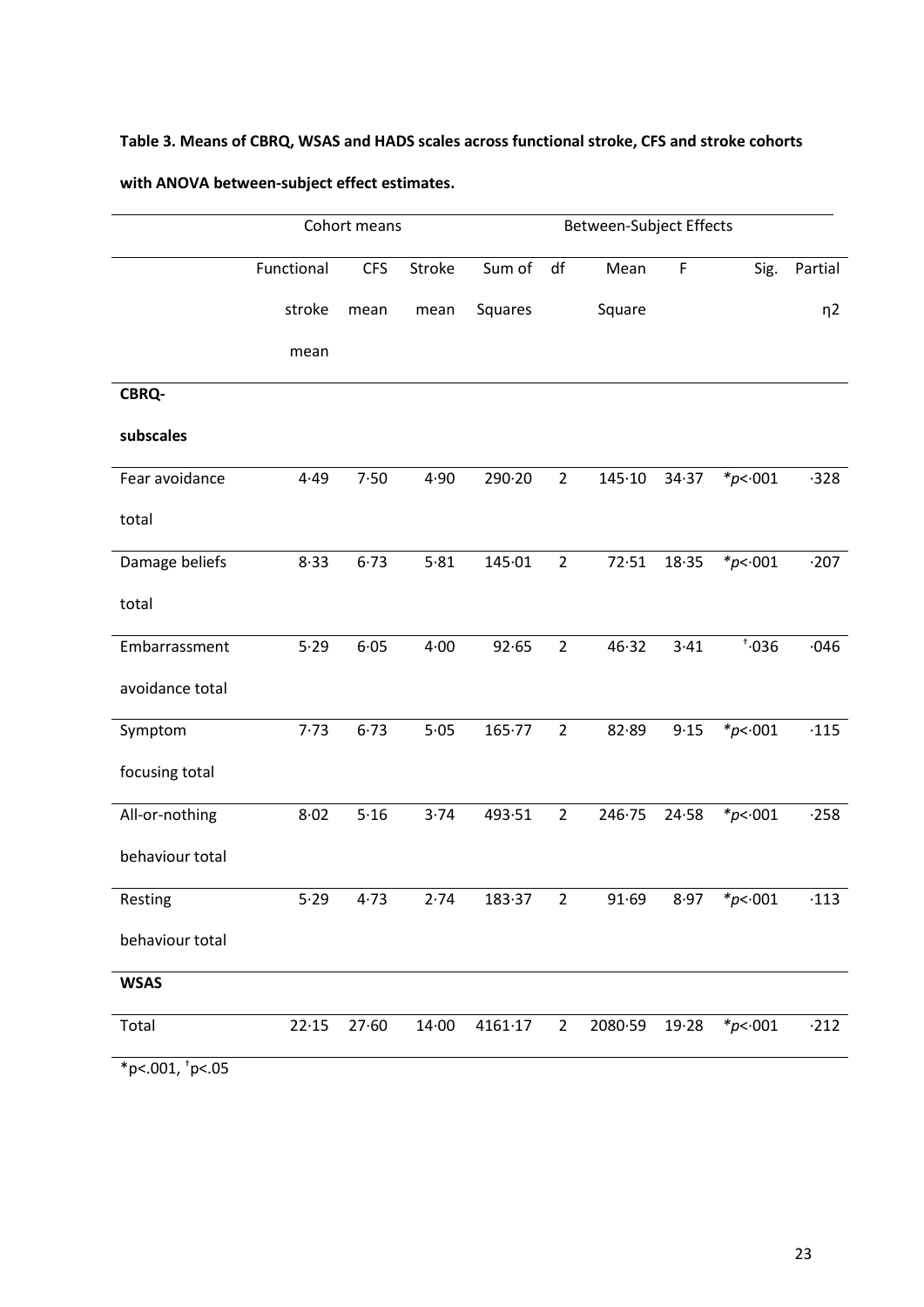#### **REFERENCES**

- Acciarresi, M., Bogousslavsky, J. (2014). Post-Stroke Fatigue: Epidemiology, Clinical Characteristics and Treatment. *European Neurology*, *72*(5-6), 255-261.<https://doi.org/10.1159/000363763>
- Aujla, N., Walker, M., Vedhara, K., & Sprigg, N. (2018). The relationship between patients' illness beliefs and recovery after stroke [research-article]. *Psychology, Health & Medicine*, *24*(5), 551-558.<https://doi.org/10.1080/13548506.2018.1557712>
- Binzer, M., Andersen, P. M., Kullgren, G. (1997). Clinical characteristics of patients with motor disability due to conversion disorder: a prospective control group study. *J Neurol Neurosurg Psychiatry*, *63*(1), 83-88[. https://doi.org/10.1136/jnnp.63.1.83](https://doi.org/10.1136/jnnp.63.1.83)
- Bjelland, I., Dahl, A. A., Haug, T. T., & Neckelmann, D. (2002). The validity of the Hospital Anxiety and Depression Scale. An updated literature review. *Journal of Psychosomatic Research*, *52*(2), 69-77. [https://doi.org/10.1016/s0022-3999\(01\)00296-3](https://doi.org/10.1016/s0022-3999(01)00296-3)
- Brown, R. J., & Lewis-Fernández, R. (2011). Culture and Conversion Disorder: Implications for DSM-5. *Psychiatry: Interpersonal and Biological Processes*, *74*(3), 187-206. <https://doi.org/10.1521/psyc.2011.74.3.187>
- Cella, M., Sharpe, M., Chalder, T. (2011). Measuring disability in patients with chronic fatigue syndrome: reliability and validity of the Work and Social Adjustment Scale. *Journal of Psychosomatic Research*, *71*(3), 124-128[. https://doi.org/10.1016/j.jpsychores.2011.02.009](https://doi.org/10.1016/j.jpsychores.2011.02.009)
- Cooper, C., Spiers, N., Livingston, G., Jenkins, R., Meltzer, H., Brugha, T., McManus, S., Weich, S., & Bebbington, P. (2013). Ethnic inequalities in the use of health services for common mental disorders in England. *Soc Psychiatry and Psychiatric Epidemiology*, *48*(5), 685-692. <https://doi.org/10.1007/s00127-012-0565-y>
- De Gucht, V., Garcia, F. K., den Engelsman, M., & Maes, S. (2016). Differences in Physical and Psychosocial Characteristics Between CFS and Fatigued Non-CFS Patients, a Case-Control Study. *International Journal of Behavioral Medicine*, *23*(5), 589-594. <https://doi.org/10.1007/s12529-016-9544-0>
- Deary, V., Chalder, T., & Sharpe, M. (2007). The cognitive behavioural model of medically unexplained symptoms: a theoretical and empirical review. *Clinical Psychology Review*, *27*(7), 781-797[. https://doi.org/10.1016/j.cpr.2007.07.002](https://doi.org/10.1016/j.cpr.2007.07.002)
- Dickson, A., Toft, A., O'Carroll, R.E. (2009). Neuropsychological functioning, illness perception, mood and quality of life in chronic fatigue syndrome, autoimmune thyroid disease and healthy participants. *Psychological Medicine*, *39*(9), 1567-1576. <https://doi.org/10.1017/S0033291708004960>
- Dworzynski, K., Ritchie, G., Fenu, E., MacDermott, K., & Playford, D. E. (2013). Rehabilitation after stroke: summary of NICE guidance. *The British Medical Journal*, *346*(f3615). <https://doi.org/10.1136/bmj.f3615>
- Espay, A. J., Aybek, S., Carson, A., Edwards, M.J., Goldstein, L.H., Hallett, M., LaFaver, K., Curt LaFrance, W., Lang, A.E., Nicholson, T., Nielsen, G., Reuber, M., Voon, V., Stone, J., Morgante, F. . (2018). Functional Neurological Disorders: Current Concepts in Diagnosis and Treatment. *JAMA Neurology*.
- Factor, S. A., Podskalny, G. D., & Molho, E. S. (1995). Psychogenic movement disorders: frequency, clinical profile, and characteristics. *Journal of Neurology Neurosurgery and Psychiatry*, *59*(4), 406-412.<https://doi.org/10.1136/jnnp.59.4.406>
- Fobian, A. D., & Elliott, L. (2018). A review of functional neurological symptom disorder etiology and the integrated etiological summary model. *Journal of Psychiatry & Neuroscience*, *43*(5), 170- 190.<https://doi.org/10.1503/jpn.170190>
- Gargalas, S., Weeks, R., Khan-Bourne, N., Shotbolt, P., Simblett, S., Ashraf, L., Doyle, C., Bancroft, V., & David, A. (2015). Incidence and outcome of functional stroke mimics admitted to a hyperacute stroke unit. *Journal of Neurology Neurosurgery and Psychiatry*, *88*(1), 2-6. <https://doi.org/10.1136/jnnp-2015-311114>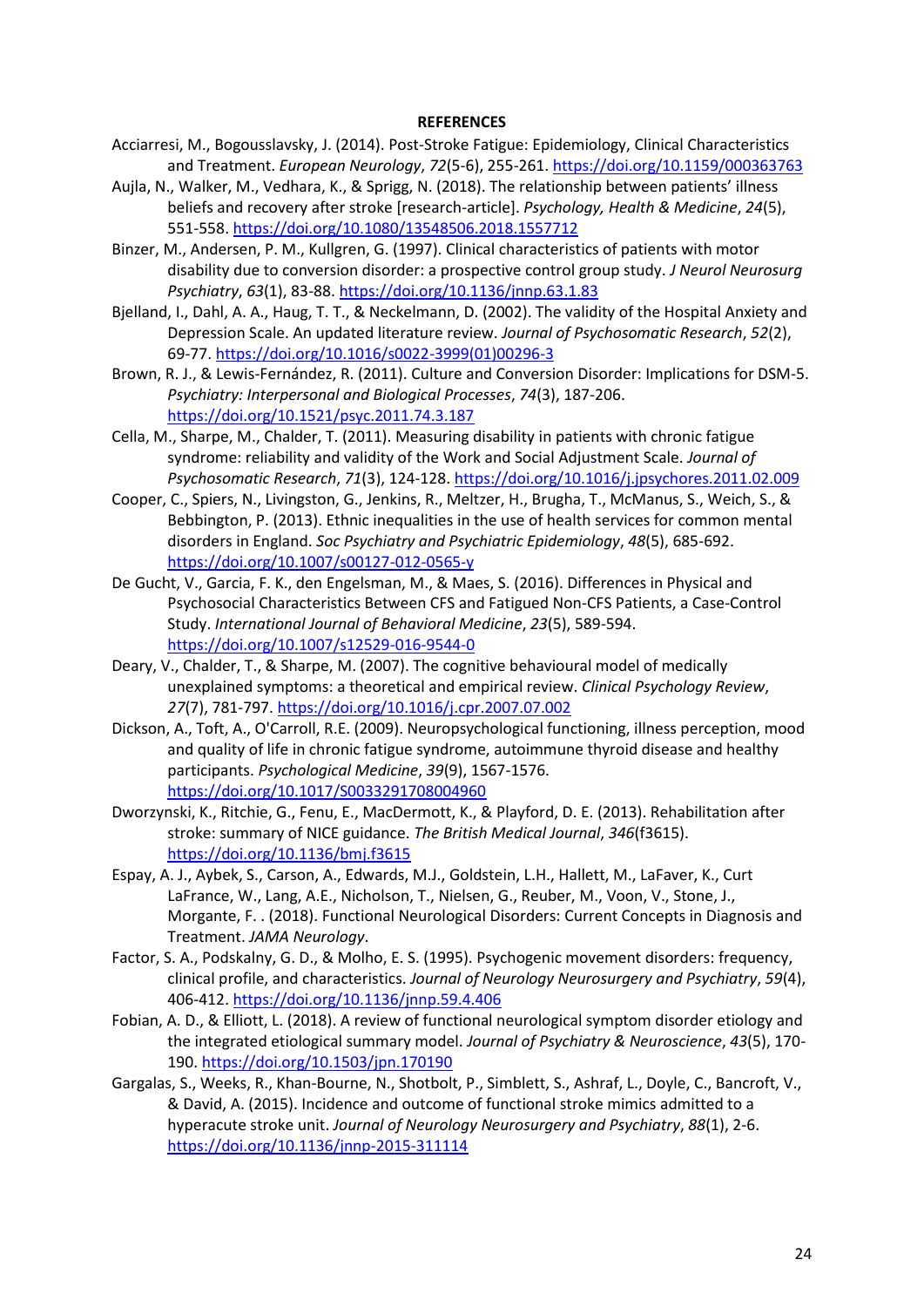- Gelauff, J., & Stone, J. (2016). Prognosis of functional neurologic disorders. *Handb Clin Neurol*, *139*, 523-541. [https://doi.org/http://dx.doi.org/10.1016/B978-0-12-801772-2.00043-6](https://doi.org/http:/dx.doi.org/10.1016/B978-0-12-801772-2.00043-6)
- Gelauff, J., Stone, J., Edwards, M., & Carson, A. (2014). The prognosis of functional (psychogenic) motor symptoms: a systematic review. *Journal of Neurology, Neurosurgery & Psychiatry*, *85*(2), 220-226[. https://doi.org/10.1136/jnnp-2013-305321](https://doi.org/10.1136/jnnp-2013-305321)
- Gillham, S., & Clark, S. (2011). *Psychological care after stroke*. NHS Improvement. [https://www.nice.org.uk/media/default/sharedlearning/531\\_strokepsychologicalsupportfin](https://www.nice.org.uk/media/default/sharedlearning/531_strokepsychologicalsupportfinal.pdf) [al.pdf](https://www.nice.org.uk/media/default/sharedlearning/531_strokepsychologicalsupportfinal.pdf)
- Groeneveld, I. F., van der Pas, S. L., Meesters, J. J. L., Schuurman, J. M., van Meijeren-Pont, W., Jagersma, E., Goossens, P. H., Kaptein, A. A., & Vliet Vlieland, T. P. M. (2019). Illness perceptions of stroke survivors: Predictors and changes over time - A 1year follow-up study. *Journal of Psychosom Research*, *116*, 54-61. <https://doi.org/10.1016/j.jpsychores.2018.10.019>
- Henningsen, P., Gundel, H., Kop, W. J., Lowe, B., Martin, A., Rief, W., Rosmalen, J., Schroder, A., van der Feltz-Cornelis, C., & Van den Bergh, O. (2018). Persistent Physical Symptoms as Perceptual Dysregulation: A Neuropsychobehavioral Model and Its Clinical Implications. *Psychosomatic Medicine*, *80*(5), 422-431.<https://doi.org/10.1097/PSY.0000000000000588>
- Herzog, A., Shedden-Mora, M. C., Jordan, P., & Lowe, B. (2018). Duration of untreated illness in patients with somatoform disorders. *Journal of Psychosomatic Research*, *107*, 1-6. <https://doi.org/10.1016/j.jpsychores.2018.01.011>
- Hinton, W., McGovern, A., Coyle, R., Han, T.S., Sharma, P., Correa, A., Ferreira, F., de Lusignan, S. (2018). Incidence and prevalence of cardiovascular disease in English primary care: a crosssectional and follow-up study of the Royal College of General Practitioners (RCGP) Research and Surveillance Centre (RSC). *BMJ Open*, *8*(8), e020282[. https://doi.org/10.1136/bmjopen-](https://doi.org/10.1136/bmjopen-2017-020282)[2017-020282](https://doi.org/10.1136/bmjopen-2017-020282)
- Ingman, T. A., S., Bhui, K., Chalder, T. (2016). Chronic fatigue syndrome: Comparing outcomes in White British and Black and minority ethnic patients after cognitive–behavioural therapy. *The British Journal of Psychiatry*, *209*(3), 251-256. <https://doi.org/doi:10.1192/bjp.bp.115.169300>
- Johnston, M., Morrison, V., Macwalter, R., & Partridge, C. (1999). Perceived control, coping and recovery from disability following stroke [research-article]. *Psychology & Health*, *14*(2), 181- 192.<https://doi.org/10.1080/08870449908407322>
- Jones, A., O'Connell, N., David, A. S., & Chalder, T. (2019). Functional stroke symptoms: a narrative review and conceptual model. *The Journal of Neuropsychiatry and Clinical Neurosciences*. [https://doi.org/DOI:](https://doi.org/DOI) 10.1111/ene.14069
- Jones, A., O'Connell, N., & David, T. (2019). The epidemiology of functional stroke mimic (FSM) patients: a systematic review and meta-analysis. *European Journal of Neurology*. [https://doi.org/DOI:](https://doi.org/DOI) 10.1111/ene.14069
- Jones, A., Smakowski, A., O'Connell, N., Chalder, T., & David, A. S. (2020). Functional stroke symptoms: a prospective observational case series. *Journal of Psychosomatic Research*, *132*(109972).<https://doi.org/10.1016/j.jpsychores.2020.109972>
- Lee, S., & Lee, D. K. (2018). What is the proper way to apply the multiple comparison test? *Korean Journal of Anesthesiology*, *71*(5), 353-360[. https://doi.org/10.4097/kja.d.18.00242](https://doi.org/10.4097/kja.d.18.00242)
- McPhail, S. M. (2016). Multimorbidity in chronic disease: impact on health care resources and costs. *Risk management and healthcare policy*, *9*, 143-156.<https://doi.org/10.2147/RMHP.S97248>
- Mitchell, A. J., Sheth, B., Gill, J., Yadegarfar, M., Stubbs, B., & Meader, N. (2017). Prevalence and predictors of post-stroke mood disorders: A meta-analysis and meta-regression of depression, anxiety and adjustment disorder. *General Hospital Psychiatry*, *47*, 48-60. <https://doi.org/10.1016/j.genhosppsych.2017.04.001>
- Monzoni, C. M., Duncan, R., Grünewald, R., & Reuber, M. (2011). Are there interactional reasons why doctors may find it hard to tell patients that their physical symptoms may have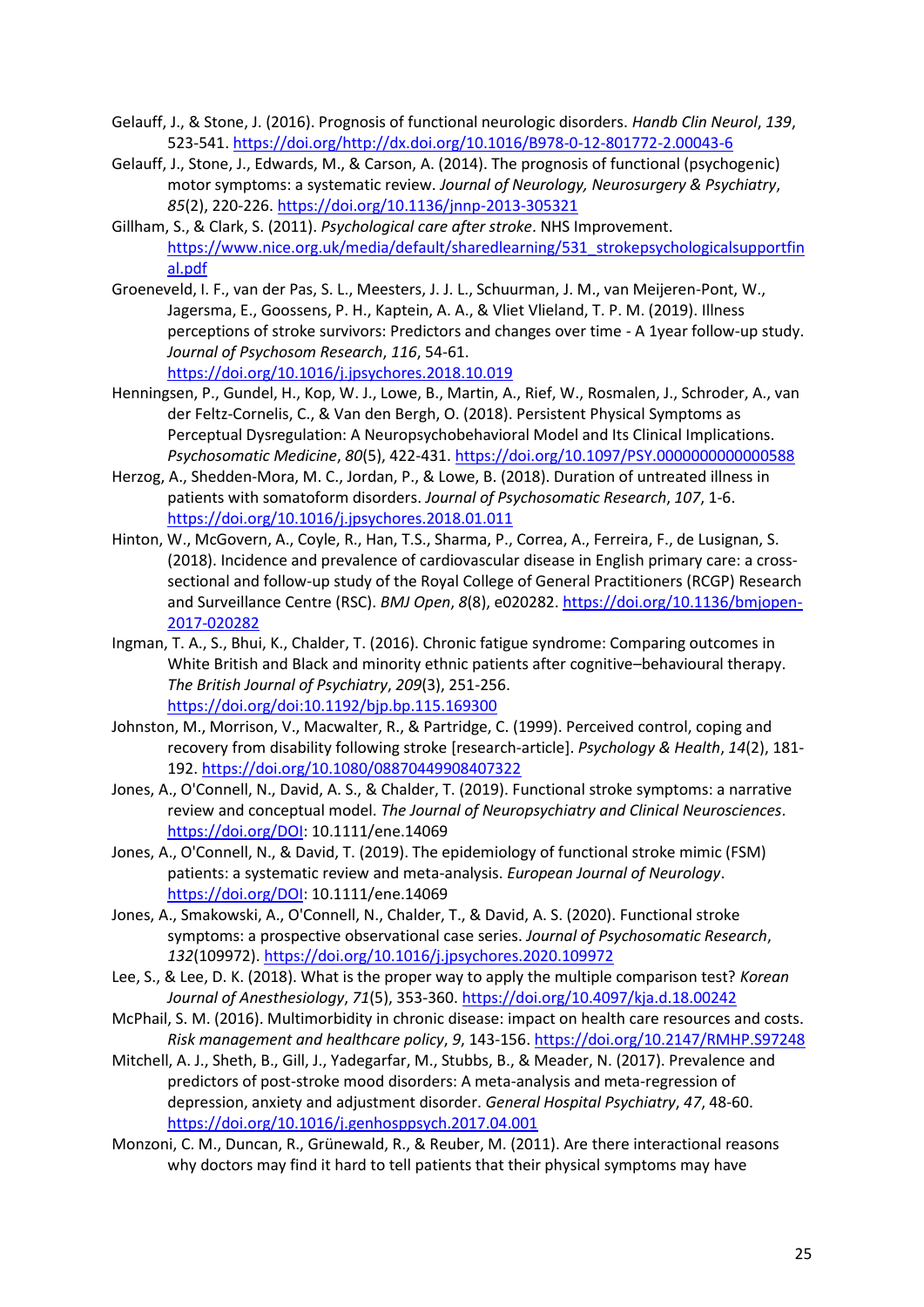emotional causes? A conversation analytic study in neurology outpatients. *Patient Education and Counseling*, *85*(3), e189-e200.

[https://doi.org/http://dx.doi.org/10.1016/j.pec.2011.07.014](https://doi.org/http:/dx.doi.org/10.1016/j.pec.2011.07.014)

- Moss-Morris, R., Petrie, K. J., & Weinman, J. (2018). Functioning in chronic fatigue syndrome: Do illness perceptions play a regulatory role? *British Journal of Health Psychology*, *1*(1), 15-25. <https://doi.org/10.1111/j.2044-8287.1996.tb00488.x>
- Mundt, J. C., Marks, I. M., Shear, M. K., & Greist, J. H. (2002). The Work and Social Adjustment Scale: a simple measure of impairment in functioning. *British Journal of Psychiatry*, *180*, 461-464. <https://doi.org/10.1192/bjp.180.5.461>
- Nettleton, S., O'Malley, L., Watt, I., & Duffey, P. (2004). Enigmatic Illness: Narratives of Patients who Live with Medically Unexplained Symptoms. *Social Theory & Health*, *2*(1), 47-66. <https://doi.org/10.1057/palgrave.sth.8700013>
- NICE. (2021). *Chronic fatigue syndrome/myalgic encephalomyelitis (or encephalopathy): diagnosis and management*. National Institute for Health and Care Excellence. <https://www.nice.org.uk/guidance/cg53>
- Nicholson, C., Edwards, M.J., Carson, A.J., Gardiner, P., Golder, D., Hayward K., Humblestone, S., Jinadu, H., Lumsden, & , C., MacLean J., Main, L., Macgregor, L., Nielsen, G., Oakley, L., Price, J., Ranford, J., Ranu, J., Sum, E., Stone. J. (2020). Occupational therapy consensus recommendations for functional neurological disorder. *Journal of Neurology, Neurosurgery & Psychiatry*, *91*(10).<https://doi.org/10.1136/jnnp-2019-322281>
- Nimmuan, C., Hotopf, M., & Wessely, S. (2001). Medically unexplained symptoms. An epidemiological study in seven specialties. *Journal of Psychosomatic Research*, *51*(1), 361- 367. [https://doi.org/10.1016/S0022-3999\(01\)00223-9](https://doi.org/10.1016/S0022-3999(01)00223-9)
- O'Connell, N., Nicholson, T.R., Wessely,S., David, A.S. (2019). Characteristics of patients with motor functional neurological disorder in a large UK mental health service: a case–control study. *Psychological Medicine*, 1-10.<https://doi.org/doi:10.1017/S0033291719000266>
- Riffenburgh, R. H. (2006). *Statistics in Medicine* (2nd ed.). Elsevier[. https://doi.org/10.1016/B978-0-](https://doi.org/10.1016/B978-0-12-088770-5.X5036-9) [12-088770-5.X5036-9](https://doi.org/10.1016/B978-0-12-088770-5.X5036-9)
- Ruxton, G. D., & Beauchamp, G. (2008). Time for some a priori thinking about post hoc testing. *Behavioral Ecology*, *19*(3), 690-693[. https://doi.org/10.1093/beheco/arn020](https://doi.org/10.1093/beheco/arn020)
- Ryan, E. G., Vitoratou, S., Goldsmith, K. A., & Chalder, T. (2018). Psychometric Properties and Factor Structure of a Long and Shortened Version of the Cognitive and Behavioural Responses Questionnaire. *Psychosomatic Medicine*, *80*(2), 230-237. <https://doi.org/10.1097/psy.0000000000000536>
- Spence, M. J., & Moss-Morris, R. (2007). The cognitive behavioural model of irritable bowel syndrome: a prospective investigation of patients with gastroenteritis. *Gut*, *56*(8), 1066- 1071[. https://doi.org/10.1136/gut.2006.108811](https://doi.org/10.1136/gut.2006.108811)
- Stone, J., Hallett, M., Carson, A., Bergen, D., Shakir, R. (2014). Functional disorders in the Neurology section of ICD-11 A landmark opportunity. *Neurology*, *83*(24), 2299-2301. <https://doi.org/10.1212/WNL.0000000000001063>
- Stone, J., Warlow, C., & Sharpe, M. (2010). The symptom of functional weakness: a controlled study of 107 patients. *Brain*, *133*(5), 1537-1551.<https://doi.org/10.1093/brain/awq068>
- Stone, J., Warlow, C., & Sharpe, M. (2012). Functional weakness: clues to mechanism from the nature of onset. *Journal of Neurology, Neurosurgery & Psychiatry*, *83*(1), 67-69. <https://doi.org/10.1136/jnnp-2011-300125>
- Tabachnik, B. G., & Fidell, L. S. (2013). *Using multivariate statistics* (6th ed.). Pearson.
- Teodoro, T., Edwards, M.J., Isaacs, J.D. (2018). A unifying theory for cognitive abnormalities in functional neurological disorders, fibromyalgia and chronic fatigue syndrome: systematic review. *Journal of Neurology, Neurosurgery & Psychiatry*, *89*(12). <https://doi.org/10.1136/jnnp-2017-317823>